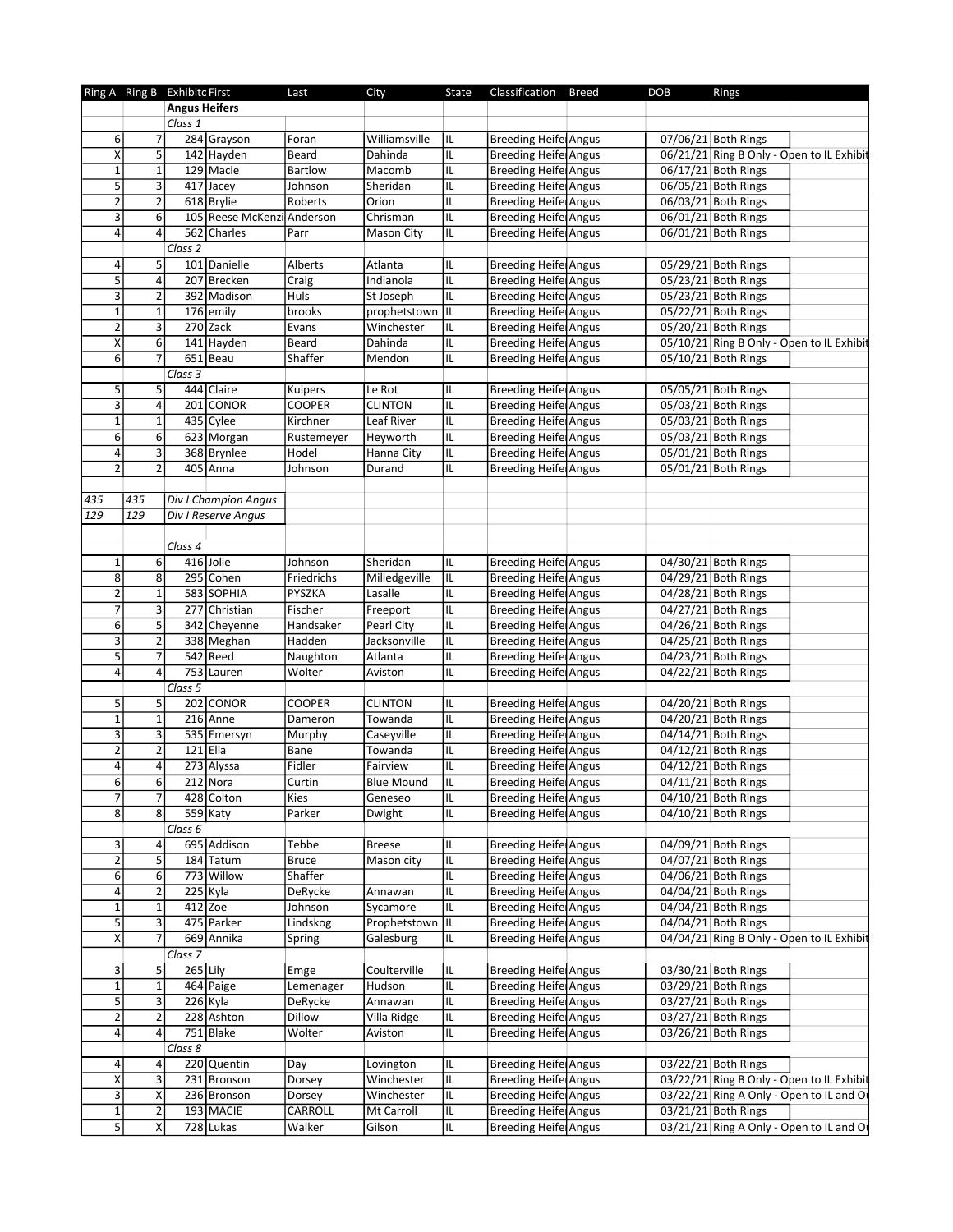| 2                       | $\mathbf{1}$            |          | 528 Ashlyn             | Mool           | Lexington         | IIL. | <b>Breeding Heife Angus</b>  |                       | 03/14/21 Both Rings                       |  |
|-------------------------|-------------------------|----------|------------------------|----------------|-------------------|------|------------------------------|-----------------------|-------------------------------------------|--|
|                         |                         | Class 9  |                        |                |                   |      |                              |                       |                                           |  |
| 5                       | 5                       |          | 628 Connor             | Sandrock       | <b>Rock Falls</b> | IL   | <b>Breeding Heifel Angus</b> |                       | 03/10/21 Both Rings                       |  |
| $\overline{\mathsf{x}}$ | $\pmb{4}$               |          | 748 Lily               | Wilson         | Springfield       | IL   | <b>Breeding Heife Angus</b>  |                       | 03/10/21 Ring B Only - Open to IL Exhibit |  |
| 3                       | 3                       |          | 643 Ashley             | Seegmiller     | Arthur            | IL   | Breeding Heife Angus         |                       | 03/09/21 Both Rings                       |  |
|                         |                         |          |                        |                |                   |      |                              |                       | 03/06/21 Both Rings                       |  |
| 4                       | $\overline{\mathbf{c}}$ |          | 206 Brecken            | Craig          | Indianola         | IL   | <b>Breeding Heife Angus</b>  |                       |                                           |  |
| $\overline{\mathbf{c}}$ | $\overline{6}$          |          | 692 Cooper             | Swanson        | La Harpe          | IL   | <b>Breeding Heife Angus</b>  |                       | 03/06/21 Both Rings                       |  |
| $\mathbf 1$             | $\mathbf 1$             |          | $754$ Cody             | York           | Palestine         | IL   | <b>Breeding Heife Angus</b>  |                       | 03/04/21 Both Rings                       |  |
| 6                       | $\overline{7}$          |          | 487 Alexis             | Main           | Altona            | IL   | <b>Breeding Heifel Angus</b> |                       | 03/02/21 Both Rings                       |  |
|                         |                         |          |                        |                |                   |      |                              |                       |                                           |  |
| 464                     | 464                     |          | Div II Champion Angus  |                |                   |      |                              |                       |                                           |  |
| 412                     | 216                     |          | Div II Reserve Angus   |                |                   |      |                              |                       |                                           |  |
|                         |                         |          |                        |                |                   |      |                              |                       |                                           |  |
|                         |                         |          |                        |                |                   |      |                              |                       |                                           |  |
|                         |                         | Class 10 |                        |                |                   |      |                              |                       |                                           |  |
| 7                       | 5                       |          | 281 Morgan             | Flickinger     | Andalusia         | IL   | <b>Breeding Heife Angus</b>  |                       | 02/28/21 Both Rings                       |  |
|                         |                         |          |                        |                |                   |      |                              |                       |                                           |  |
|                         | $1$ $X$                 |          | Reece                  | Thoreson       | Knoxville         | IA   | Breeding Heife Angus         |                       | 02/27/21 Ring A Only                      |  |
| 3                       | $\mathbf 1$             |          | 175 emily              | brooks         | prophetstown  IL  |      | <b>Breeding Heife Angus</b>  |                       | 02/25/21 Both Rings                       |  |
| 4                       | $\mathbf 2$             |          | 221 Quentin            | Day            | Lovington         | IL   | <b>Breeding Heife Angus</b>  |                       | 02/20/21 Both Rings                       |  |
| $\overline{\mathbf{c}}$ | X                       |          | 638 Anna               | Schrader       | Columbia City  IN |      | <b>Breeding Heife Angus</b>  |                       | 02/19/21 Ring A Only - Open to IL and Or  |  |
| $\overline{5}$          | $\pmb{4}$               |          | 258 Parker             | Eddinger       | Winchester        | IL   | <b>Breeding Heife Angus</b>  |                       | 02/17/21 Both Rings                       |  |
|                         |                         |          |                        |                |                   |      |                              |                       |                                           |  |
| 8                       | 6                       |          | 210 Hadaly             | Curry          | Alpha             | IL   | <b>Breeding Heife Angus</b>  |                       | 02/12/21 Both Rings                       |  |
| 6                       | 3                       |          | 592 Miranda            | Reed           | Cambridge         | IL   | <b>Breeding Heifel Angus</b> |                       | $02/12/21$ Both Rings                     |  |
|                         |                         | Class 11 |                        |                |                   |      |                              |                       |                                           |  |
| $\mathbf 1$             | 3                       |          | 278 Christian          | Fischer        | Freeport          | IIL  | <b>Breeding Heife Angus</b>  |                       | 02/10/21 Both Rings                       |  |
| 5                       | $\mathsf S$             |          | 431 Emily              | Kiesewetter    | Farmington        | IL   | <b>Breeding Heife Angus</b>  |                       | 2/7/2021 Both Rings                       |  |
| $\overline{\mathsf{x}}$ | $\overline{\mathsf{x}}$ |          | 282 Morgan             | Flickinger     | Andalusia         | IL   | <b>Breeding Heife Angus</b>  |                       | 02/06/21 Both Rings                       |  |
|                         |                         |          |                        |                |                   |      |                              |                       |                                           |  |
| 2                       | $\overline{2}$          |          | 757 Jacqueline         | Schertz        | El Paso           | IL   | <b>Breeding Heife Angus</b>  |                       | 02/05/21 Both Rings                       |  |
| 3                       | $\mathbf 1$             |          | 159 Breckyn            | Bloomberg      | Secor             | IL   | <b>Breeding Heife Angus</b>  |                       | 02/04/21 Both Rings                       |  |
|                         |                         |          |                        |                |                   |      |                              |                       |                                           |  |
| 6                       | 6                       |          | 217 Jacob              | Davis          | Barry             | IL   | <b>Breeding Heife Angus</b>  |                       | 02/04/21 Both Rings                       |  |
| 4                       | 4                       |          | 634 Lizzie             | Schafer        | Owaneco           | IL   | <b>Breeding Heifel Angus</b> |                       | 02/02/21 Both Rings                       |  |
|                         |                         | Class 12 |                        |                |                   |      |                              |                       |                                           |  |
| 6                       | 4                       |          | 224 Rachel             | DeRycke        | Kewanee           | IL   | <b>Breeding Heife Angus</b>  |                       | 01/29/21 Both Rings                       |  |
| $\overline{\mathbf{3}}$ | $\mathbf{1}$            |          | 229 Ashton             | Dillow         | Villa Ridge       | IL   | <b>Breeding Heife Angus</b>  |                       | 01/29/21 Both Rings                       |  |
| $\mathbf{1}$            | $\overline{\mathbf{c}}$ |          | 527 Ashlyn             | Mool           |                   | IL   | <b>Breeding Heife Angus</b>  |                       | 01/29/21 Both Rings                       |  |
|                         |                         |          |                        |                | Lexington         |      |                              |                       |                                           |  |
| 4                       | $\mathsf S$             |          | 430 Caidence           | <b>Kies</b>    | Geneseo           | IL   | <b>Breeding Heife Angus</b>  |                       | 01/24/21 Both Rings                       |  |
| X                       | 6                       |          | 230 Bronson            | Dorsey         | Winchester        | IL   | <b>Breeding Heife Angus</b>  |                       | 01/22/21 Ring B Only - Open to IL Exhibit |  |
| 5                       | X                       |          | 235 Bronson            | Dorsey         | Winchester        | IL   | Breeding Heife Angus         |                       | 01/22/21 Ring A Only - Open to IL and O   |  |
| $\overline{2}$          | 3                       |          | 222 Chayton            | Day            | Cerro Gordo       | IL   | <b>Breeding Heife Angus</b>  |                       | 01/21/21 Both Rings                       |  |
| $\overline{7}$          | $\overline{7}$          |          | 560 Sarah              | Parker         | Dwight            | IL   | <b>Breeding Heife Angus</b>  |                       | 01/20/21 Both Rings                       |  |
|                         |                         | Class 13 |                        |                |                   |      |                              |                       |                                           |  |
|                         |                         |          |                        |                |                   |      |                              |                       |                                           |  |
| 4                       | 4                       |          | 488 Holly              | Marsh          | Earlville         | IL   | <b>Breeding Heifel Angus</b> |                       | 01/18/21 Both Rings                       |  |
| 5                       | $\overline{5}$          |          | 609 Taylor             | Richey         | Medora            | IIL. | <b>Breeding Heife Angus</b>  |                       | 01/15/21 Both Rings                       |  |
| $1\overline{ }$         | $1\vert$                |          | 279 Christian          | Fischer        | Freeport          | lil  | <b>Breeding Heife Angus</b>  |                       | 01/11/21 Both Rings                       |  |
| 6                       | $6 \mid$                |          | 567 Mary               | Perry          | Camp Point        | IL   | <b>Breeding Heife Angus</b>  |                       | 01/10/21 Both Rings                       |  |
| $\overline{\mathbf{3}}$ | 3                       |          | 690 Logan              | Suits          | Rantoul           | IL   | <b>Breeding Heife Angus</b>  |                       | 01/07/21 Both Rings                       |  |
|                         |                         |          |                        |                |                   |      |                              |                       |                                           |  |
| $\overline{2}$          | $\overline{2}$          |          | 137 Addison            | Bartlow        | Monticello        | IIL. | <b>Breeding Heife Angus</b>  |                       | 1/2/21 Both Rings                         |  |
|                         |                         |          |                        |                |                   |      |                              |                       |                                           |  |
| 716                     | 159                     |          | Div III Champion Angus |                |                   |      |                              |                       |                                           |  |
| 279                     | 175                     |          | Div III Reserve Angus  |                |                   |      |                              |                       |                                           |  |
|                         |                         | Class 14 |                        |                |                   |      |                              |                       |                                           |  |
| 1                       | $1\vert$                |          | 326 Ashtin             | Guyer          | Robinson          | IIL. | Breeding Heife Angus         |                       | 12/27/20 Both Rings                       |  |
|                         |                         |          |                        |                |                   |      |                              |                       |                                           |  |
| $\overline{2}$          | $\overline{2}$          |          | $655$ Cal              | Shreeves       | Gilson            | IL   | <b>Breeding Heife Angus</b>  |                       | 12/10/20 Both Rings                       |  |
| $\overline{\mathbf{3}}$ | $\overline{3}$          |          | 553 Jordan             | Oliver         | Buncombe          | IIL. | <b>Breeding Heife Angus</b>  |                       | 12/04/20 Both Rings                       |  |
|                         |                         | Class 15 |                        |                |                   |      |                              |                       |                                           |  |
| $\overline{2}$          | 3                       |          | 777 Hayden             | Beard          | Dahinda           | IL   | <b>Breeding Heife Angus</b>  |                       | 11/15/20 Both Rings                       |  |
| $\mathbf 1$             | $\mathbf 1$             |          | 131 Braden             | <b>Bartlow</b> | Monticello        | IIL  | <b>Breeding Heife Angus</b>  |                       | 11/8/20 Both Rings                        |  |
|                         |                         |          |                        |                |                   |      |                              |                       |                                           |  |
| 3                       | $\overline{2}$          |          | $404$ Anna             | Johnson        | Durand            | IIL. | Breeding Heife Angus         |                       | 10/19/20 Both Rings                       |  |
| 6                       | 6                       |          | 446 Kelson             | Kuipers        | Le Roy            | IL   | <b>Breeding Heife Angus</b>  | 10/15/2020 Both Rings |                                           |  |
| 5                       | 5                       |          | 752 Lauren             | Wolter         | Aviston           | IL   | <b>Breeding Heife Angus</b>  |                       | 10/11/20 Both Rings                       |  |
| 4                       | $\pmb{4}$               |          | Quentin                | Day            | Lovington         | IIL. | <b>Breeding Heife Angus</b>  |                       | 10/08/20 Both Rings                       |  |
|                         |                         | Class 16 |                        |                |                   |      |                              |                       |                                           |  |
|                         |                         |          |                        |                |                   |      |                              |                       |                                           |  |
| $\overline{2}$          | $\overline{2}$          |          | 675 Alexia             | Stevens        | Allendale         | IL   | <b>Breeding Heife Angus</b>  |                       | 09/21/20 Both Rings                       |  |
| х                       | $\mathbf{3}$            |          | 191 Brady              | Carroll        | Carrollton        | IIL. | Breeding Heife Angus         |                       | 09/03/20 Ring B Only - Open to IL Exhibit |  |
| $\mathbf{1}$            | $\mathbf 1$             |          | $253$ Ella             | Eathington     | Avon              | IL   | Breeding Heife Angus         |                       | 09/02/20 Both Rings                       |  |
|                         |                         |          |                        |                |                   |      |                              |                       |                                           |  |
| 363                     | 253                     |          | Div IV Champion Angus  |                |                   |      |                              |                       |                                           |  |
|                         |                         |          |                        |                |                   |      |                              |                       |                                           |  |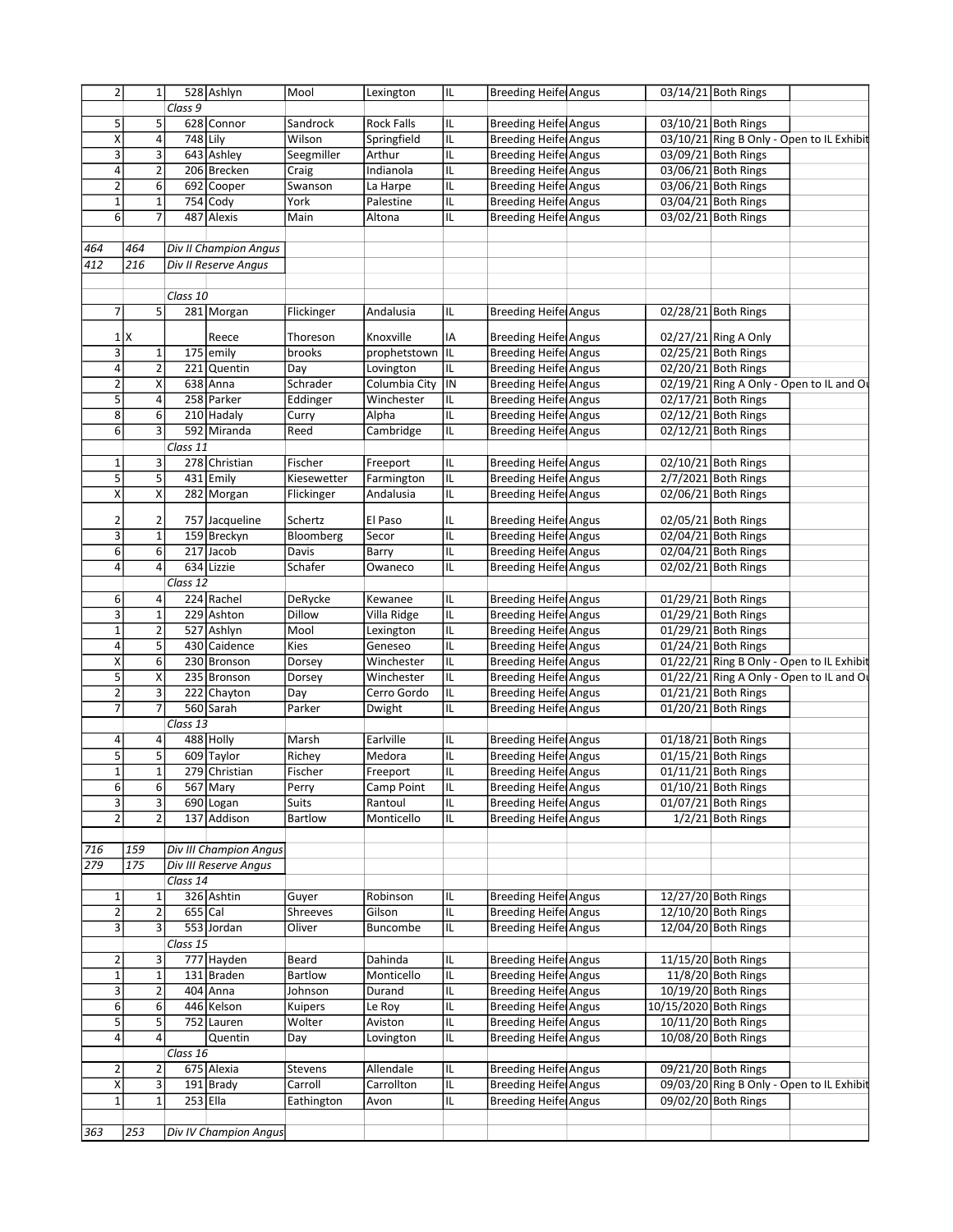| 131                     | 363                     |                      | Div IV Reserve Angus       |                                 |                      |             |                                                           |                      |                                            |  |
|-------------------------|-------------------------|----------------------|----------------------------|---------------------------------|----------------------|-------------|-----------------------------------------------------------|----------------------|--------------------------------------------|--|
|                         |                         |                      |                            |                                 |                      |             |                                                           |                      |                                            |  |
| 716                     | 464                     |                      | Champion Angus Femal       |                                 |                      |             |                                                           |                      |                                            |  |
| 464                     | 216                     |                      | Reserve Angus Female       |                                 |                      |             |                                                           |                      |                                            |  |
|                         |                         |                      |                            |                                 |                      |             |                                                           |                      |                                            |  |
|                         |                         | <b>Chi Heifers</b>   |                            |                                 |                      |             |                                                           |                      |                                            |  |
|                         |                         | Class 17             |                            |                                 |                      |             |                                                           |                      |                                            |  |
| 3                       | $\mathbf 1$             |                      | 519 William                | Miller                          | Gridley              | IL          | <b>Breeding Heifel Chianina</b>                           |                      | 05/31/21 Both Rings                        |  |
| 5                       | 4                       |                      | 644 Perry                  | Serven                          | St. Augustine        | IL          | <b>Breeding Heifel Chianina</b>                           |                      | 05/10/21 Both Rings                        |  |
| $\mathbf{1}$            | 3                       |                      | 717 Conner                 | Unger                           | Chebanse             | IL          | Breeding Heife Chianina                                   |                      | 05/04/21 Both Rings                        |  |
| 4                       | 5                       |                      | 366 Macy                   | Hoag                            | <b>Illinois City</b> | IL          | Breeding Heife Chianina                                   |                      | 05/02/21 Both Rings                        |  |
| 2                       | $\overline{2}$          |                      | 702 Trace                  | Titus                           | Alexis               | IL          | Breeding Heife Chianina                                   |                      | 05/02/21 Both Rings                        |  |
|                         |                         |                      |                            |                                 |                      |             |                                                           |                      |                                            |  |
|                         |                         | Class 18             |                            |                                 |                      |             |                                                           |                      |                                            |  |
| $\mathbf 1$             | 1                       |                      | 436 Ellen                  | Klein                           | Seymour              | IL          | <b>Breeding Heifel Chianina</b>                           |                      | 04/12/21 Both Rings                        |  |
| 3                       | $\overline{\mathbf{c}}$ |                      | 566 Drake                  | Penrod                          | Jonesboro            | IIL.        | Breeding Heife Chianina                                   |                      | 04/10/21 Both Rings                        |  |
| $\overline{c}$          | 3                       |                      | 403 Libby                  | Johnson                         | Shabbona             | IL          | Breeding Heife Chianina                                   |                      | 04/01/21 Both Rings                        |  |
|                         |                         | Class $19$           |                            |                                 |                      |             |                                                           |                      |                                            |  |
| 2                       | 2                       |                      | $513$ Mya                  | Miller                          | Pearl City           | IL          | Breeding Heifel Chianina                                  |                      | 03/03/21 Both Rings                        |  |
| $\mathbf{1}$            | $\mathbf 1$             |                      | 305 McKlay                 | Gensini                         | Hennepin             | IIL         | Breeding Heife Chianina                                   |                      | 03/02/21 Both Rings                        |  |
| 4                       | $\overline{\mathbf{3}}$ |                      | 589 Brayden                | Rapp                            | Sublette             | IIL         | <b>Breeding Heifel MaineTainer</b>                        |                      | 03/02/21 Both Rings                        |  |
| 3                       | $\pmb{4}$               | $673$ Jon            |                            | <b>Stevens</b>                  | Cambridge            | IL          | <b>Breeding Heifel Chianina</b>                           |                      | 03/02/21 Both Rings                        |  |
|                         |                         | Class 20             |                            |                                 |                      |             |                                                           |                      |                                            |  |
| 2                       | 1                       |                      | $257$ Max                  | Eaton                           | Mount Carroll IL     |             | Breeding Heife Chianina                                   |                      | 02/28/21 Both Rings                        |  |
|                         |                         |                      | $360$ Cruz                 |                                 |                      |             |                                                           |                      |                                            |  |
| 3                       | 3                       |                      |                            | Hill                            | Neoga                | IL          | <b>Breeding Heifel Chianina</b>                           |                      | 02/24/21 Both Rings                        |  |
| $\mathbf 1$             | X                       |                      | 545 Mackenzie              | Neal                            | New Lebanon          | lон         | Breeding Heife Chianina                                   |                      | 02/22/21 Ring A Only - Open to IL and Or   |  |
| 5                       | Χ                       |                      | 701 Trace                  | <b>Titus</b>                    | Alexis               | IL          | <b>Breeding Heife Chianina</b>                            | 2/15/2021 Both Rings |                                            |  |
| X                       | Χ                       |                      | 577 Carter                 | Preston                         | Reynolds             | IL          | Breeding Heife Chianina                                   |                      | 02/12/21 Both Rings                        |  |
| 4                       | $\sqrt{2}$              |                      | 771 Jessie                 | Henke                           | Morris               | IL          | <b>Breeding Heife Chianina</b>                            |                      | 2/7/2021 Both Rings                        |  |
| Χ                       | $\pmb{\times}$          |                      | 578 Emma                   | Preston                         | Reynolds             | IL          | Breeding Heifel Chianina                                  |                      | 02/05/21 Both Rings                        |  |
|                         |                         | Class 21             |                            |                                 |                      |             |                                                           |                      |                                            |  |
| 2                       | $\overline{2}$          |                      | 307 Caleb                  | Gentle                          | <b>Bradford</b>      | IIL         | Breeding Heife Chianina                                   |                      | $01/19/21$ Both Rings                      |  |
| $\mathbf{1}$            | $\mathbf{1}$            |                      | 334 Paige                  | Hadden                          | Jackonville          | IL          | Breeding Heifel Chianina                                  |                      | $01/16/21$ Both Rings                      |  |
|                         |                         |                      |                            |                                 |                      |             |                                                           |                      |                                            |  |
| 545                     | 305                     |                      | Champion Chi Female        |                                 |                      |             |                                                           |                      |                                            |  |
|                         |                         |                      |                            |                                 |                      |             |                                                           |                      |                                            |  |
|                         |                         |                      |                            |                                 |                      |             |                                                           |                      |                                            |  |
|                         | 519                     |                      | Reserve Chi Female         |                                 |                      |             |                                                           |                      |                                            |  |
|                         |                         |                      |                            |                                 |                      |             |                                                           |                      |                                            |  |
|                         |                         |                      | Limousin/Lim-Flex Heif     |                                 |                      |             |                                                           |                      |                                            |  |
|                         |                         | Class 22             |                            |                                 |                      |             |                                                           |                      |                                            |  |
| 1                       | 1                       |                      | 199 Kesler                 | Collins                         | Flanagan             | IL          | Breeding Heifel Limousin/Lim-F                            |                      | 05/30/21 Both Rings                        |  |
| 2                       | 2                       |                      | 232 Claire                 | Dorsey                          | Moro                 | IL          | Breeding Heife Limousin/Lim-F                             |                      | 05/01/21 Both Rings                        |  |
| 3                       | 3                       |                      | 556 Fletcher               | Onion                           | princeville          | IIL         | Breeding Heife Limousin/Lim-F                             |                      | 04/15/21 Both Rings                        |  |
| 4                       | $\pmb{4}$               |                      | $677$ Liam                 | Steward                         | Mechanicsburg IL     |             | Breeding Heife Limousin/Lim-F                             |                      | 04/28/21 Both Rings                        |  |
|                         |                         | Class 23             |                            |                                 |                      |             |                                                           |                      |                                            |  |
| 1                       |                         |                      |                            | Freed                           |                      | IIL         |                                                           |                      |                                            |  |
|                         | $\mathbf{1}$            | $293$ Ty             |                            |                                 | Fairbury             |             | Breeding Heife Limousin/Lim-F                             |                      | 03/06/21 Both Rings                        |  |
| $\overline{\mathsf{3}}$ | उ                       |                      | 685 Colton                 | Stremsterfer Pleasant Plains IL |                      |             | Breeding Heife Limousin/Lim-F                             |                      | 02/02/21 Both Rings                        |  |
| 4                       | 4                       |                      | $676$  Liam                | Steward                         | Mechanicsburg IL     |             | Breeding Heife Limousin/Lim-F                             |                      | 01/27/21 Both Rings                        |  |
|                         | $\overline{2}$          |                      | 292 Brock                  | Freed                           | Fairbury             | IL          | Breeding Heife Limousin/Lim-F                             |                      | 01/07/21 Both Rings                        |  |
|                         |                         |                      |                            |                                 |                      |             |                                                           |                      |                                            |  |
|                         | 199                     |                      | Champion Limousin Fer      |                                 |                      |             |                                                           |                      |                                            |  |
|                         | 232                     |                      | Reserve Limousin Fema      |                                 |                      |             |                                                           |                      |                                            |  |
|                         |                         |                      |                            |                                 |                      |             |                                                           |                      |                                            |  |
|                         |                         | <b>Maine Heifers</b> |                            |                                 |                      |             |                                                           |                      |                                            |  |
|                         |                         | Class 24             |                            |                                 |                      |             |                                                           |                      |                                            |  |
| 6                       | 7                       |                      | 555 addyson                | onion                           | maquon               | IL          |                                                           |                      |                                            |  |
|                         |                         |                      |                            |                                 |                      |             | Breeding Heife Maine-Anjou                                |                      | 05/30/21 Both Rings                        |  |
| 3                       | 3                       |                      | 353 Liberty                | Hayes                           | Rochelle             | IIL.        | Breeding Heife Maine-Anjou                                |                      | 05/28/21 Both Rings                        |  |
| Χ                       | 4                       |                      | $173$ Rex                  | <b>Brooks</b>                   | Mason City           | IIL.        | Breeding Heife Maine Tainer                               |                      | 05/16/21 Both Rings                        |  |
| 5                       | 6                       |                      | 746 Tatum                  | Willms                          | Gilman               | IL          | <b>Breeding Heife Maine-Anjou</b>                         |                      | 05/10/21 Both Rings                        |  |
| $\overline{2}$          | $\overline{2}$          |                      | 660 Dash                   | Simpsen                         | Downs                | IL          | Breeding Heifel Maine-Anjou                               |                      | 05/04/21 Both Rings                        |  |
| 4                       | 5 <sub>l</sub>          |                      | 640 Waylon                 | Schultz                         | Windsor              | IL          | Breeding Heife Maine-Anjou                                |                      | 04/19/21 Both Rings                        |  |
| $\mathbf{1}$            | $\mathbf 1$             |                      | 508 Tyler                  | Miller                          | Armington            | IL          | Breeding Heifel Maine-Anjou                               |                      | 04/18/21 Both Rings                        |  |
|                         |                         | Class 25             |                            |                                 |                      |             |                                                           |                      |                                            |  |
| 1                       | $\mathbf{1}$            |                      | 421 Charlee                | Jones                           | Gridley              | IIL         | Breeding Heife Maine-Anjou                                |                      | 03/28/21 Both Rings                        |  |
| $\sqrt{4}$              | 4                       |                      | 541 Drake                  | Musser                          | Pearl City           | IIL.        | Breeding Heifel Maine-Anjou                               |                      | 03/25/21 Both Rings                        |  |
| 5                       | 5 <sub>l</sub>          |                      | 639 Waylon                 | Schultz                         | Windsor              | IL          |                                                           |                      |                                            |  |
| 305<br>199<br>292       |                         |                      | 657 Tucker                 |                                 | Ursa                 | IIL.        | <b>Breeding Heife Maine-Anjou</b>                         |                      | 03/22/21 Both Rings                        |  |
| 6                       | 6                       |                      |                            | Shupe                           |                      |             | Breeding Heife Maine-Anjou                                |                      | 03/12/21 Both Rings                        |  |
| 3<br>$\overline{2}$     | 3<br>$\overline{2}$     |                      | 351 Liberty<br>328 Nalaney | Hayes<br>Guyer                  | Rochelle<br>Robinson | IIL.<br>IIL | Breeding Heifel Maine-Anjou<br>Breeding Heife Maine-Anjou |                      | 03/09/21 Both Rings<br>03/08/21 Both Rings |  |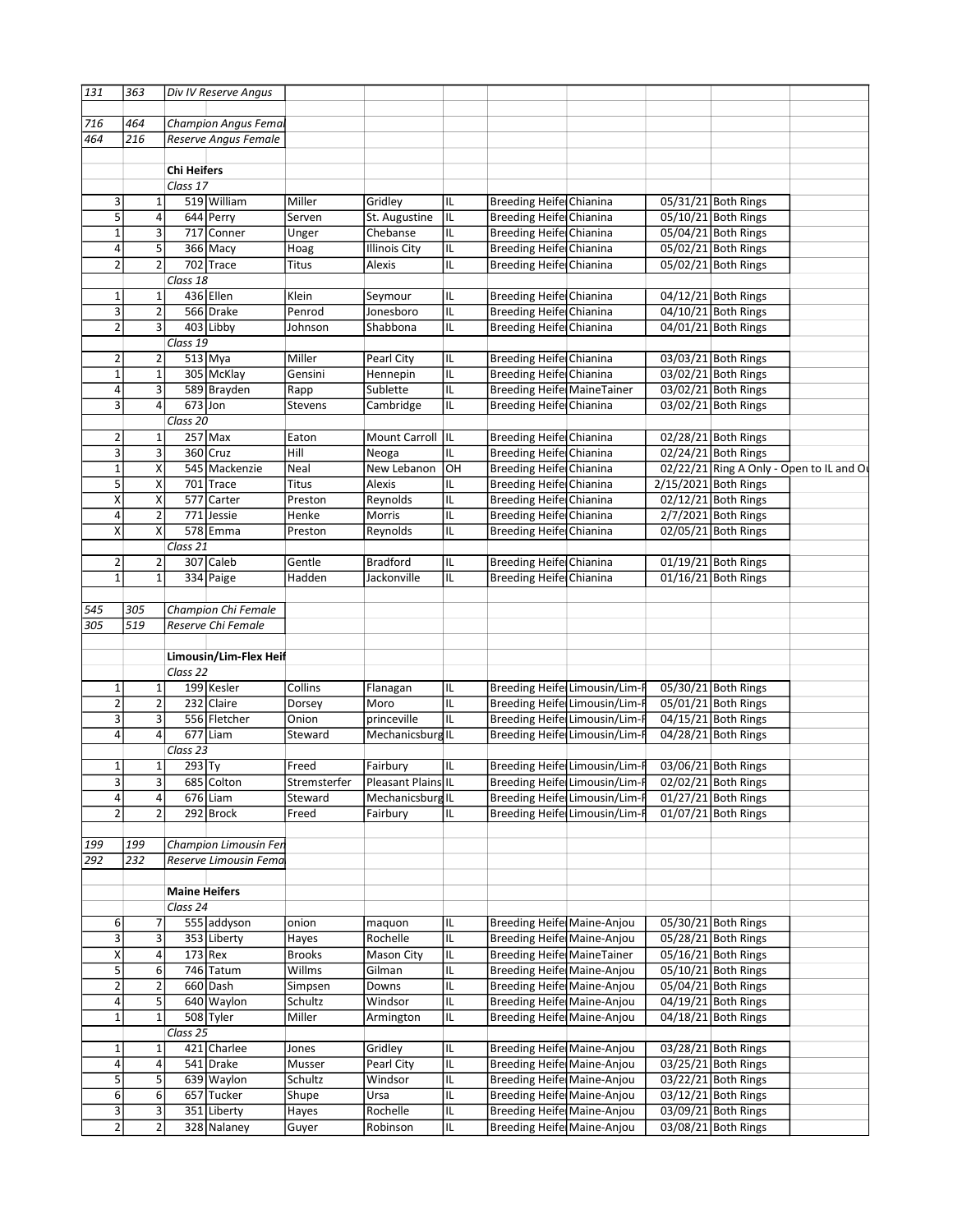|                   |                | Class 26 |                              |          |                 |                                   |                      |                     |               |
|-------------------|----------------|----------|------------------------------|----------|-----------------|-----------------------------------|----------------------|---------------------|---------------|
|                   |                |          | 649 Avery                    | Seys     | Coal valley     | Breeding Heife Maine-Anjou        |                      | 02/28/21 Both Rings |               |
|                   | $\overline{2}$ |          | 369 Brynlee                  | Hodel    | Hanna City      | Breeding Heife Maine-Anjou        |                      | 01/22/21 Both Rings |               |
|                   |                |          |                              |          |                 |                                   |                      |                     |               |
| 649               | 421            |          | Champion Maine Fema          |          |                 |                                   |                      |                     |               |
| 508               | 649            |          | Reserve Maine Female         |          |                 |                                   |                      |                     |               |
|                   |                |          |                              |          |                 |                                   |                      |                     |               |
|                   |                |          |                              |          |                 |                                   |                      |                     |               |
|                   |                |          | <b>Maine-Angus Heifers</b>   |          |                 |                                   |                      |                     |               |
|                   |                | Class 27 |                              |          |                 |                                   |                      |                     |               |
|                   | -5 I           |          | 613 Katie                    | Riggins  |                 |                                   |                      |                     |               |
|                   | -31            |          | $168$ Jacob                  | Bressner |                 | <b>Breeding Heife MaineTainer</b> |                      | 05/08/21 Both Rings |               |
|                   |                |          |                              |          | Graymont        |                                   |                      |                     |               |
|                   |                |          | 422 Emmerson                 | Jones    | Pontiac         | Breeding Heife MaineTainer        |                      | 03/20/21 Both Rings |               |
| -6                | 6              |          | $481$ Myah                   | Little   | Murrayville     | <b>Breeding Heife MaineTainer</b> |                      | 03/03/21 Both Rings |               |
| $\overline{a}$    | $\overline{2}$ |          | 723 Aubrey                   | Wagner   | Onarga          | Breeding Heife Maine-Angus        |                      | 03/14/21 Both Rings |               |
| 3                 |                |          | 539 Brea                     | Musser   | Pearl City      | Breeding Heife Maine-Angus        |                      | 03/02/21 Both Rings |               |
|                   |                | Class 28 |                              |          |                 |                                   |                      |                     |               |
|                   |                |          |                              |          |                 |                                   |                      |                     |               |
|                   | X              |          | 579 Emma                     | Preston  | Reynolds        | <b>Breeding Heife MaineTainer</b> |                      | 02/08/21 Both Rings |               |
|                   |                |          | 507 Tyler                    | Miller   | Armington       | Breeding Heife Maine-Angus        |                      | 02/07/21 Both Rings |               |
|                   |                | Class 29 |                              |          |                 |                                   |                      |                     |               |
| $\mathbf{1}$      | -1 I           |          | 580 Emma                     | Preston  | Reynolds        | Breeding Heife Maine-Angus        |                      | 10/25/20 Both Rings |               |
|                   |                |          |                              |          |                 |                                   |                      |                     |               |
|                   |                |          |                              |          |                 |                                   |                      |                     |               |
| 580<br>507        | 580            |          | Champion Maine-Angus         |          |                 |                                   |                      |                     |               |
|                   | 507            |          | <b>Reserve Maine-Angus F</b> |          |                 |                                   |                      |                     |               |
|                   |                |          |                              |          |                 |                                   |                      |                     |               |
|                   |                |          | <b>MaineTainer Heifers</b>   |          |                 |                                   |                      |                     |               |
|                   |                |          |                              |          |                 |                                   |                      |                     |               |
|                   |                | Class 30 |                              |          |                 |                                   |                      |                     |               |
|                   | - 5 I          |          | 143 Carson                   | Beckman  | Jerseyville     | Breeding Heife MaineTainer        |                      | 06/12/21 Both Rings |               |
| X                 | $\mathsf{x}$   |          | 613 Katie                    | Riggins  | Macomb          | <b>Breeding Heife MaineTainer</b> |                      | 06/03/21 Both Rings |               |
|                   |                |          | 688 Logan                    | Suddeth  | Steward         | Breeding Heife MaineTainer        |                      | 06/02/21 Both Rings |               |
|                   |                |          | 502 Mckenna                  | Merritt  | Carthage        | Breeding Heife MaineTainer        |                      | 05/29/21 Both Rings |               |
| $\overline{1}$    |                |          |                              |          |                 |                                   |                      |                     |               |
|                   |                |          | 650 Avery                    | Seys     | Coal valley     | <b>Breeding Heife MaineTainer</b> |                      | 05/03/21 Both Rings |               |
|                   | $\overline{2}$ |          | 456 Tyler                    | Lee      | Durand          | Breeding Heife MaineTainer        |                      | 05/02/21 Both Rings |               |
|                   |                | Class 31 |                              |          |                 |                                   |                      |                     |               |
| $\overline{2}$    |                |          | 352 Liberty                  | Hayes    | Rochelle        | <b>Breeding Heife MaineTainer</b> |                      | 04/29/21 Both Rings |               |
|                   |                |          |                              |          |                 |                                   |                      |                     |               |
|                   |                |          | 126 Brody                    | Barnard  | Windsor         | <b>Breeding Heife MaineTainer</b> |                      | 04/23/21 Both Rings |               |
| $\mathbf{3}$      | -31            |          | 486 Rowan                    | Main     | Altona          | <b>Breeding Heife MaineTainer</b> |                      | 04/08/21 Both Rings |               |
|                   |                |          | 574 Cami                     | Powell   | PO Box 113      | Breeding Heife MaineTainer        |                      | 04/06/21 Both Rings |               |
|                   |                |          | 716 Lilian                   | Unger    | Chebanse        | <b>Breeding Heife MaineTainer</b> |                      | 04/04/21 Both Rings |               |
|                   |                | Class 32 |                              |          |                 |                                   |                      |                     |               |
|                   |                |          |                              |          |                 |                                   |                      |                     |               |
|                   |                |          | Jakon                        | Setchell | Ottawa          | <b>Breeding Heife MaineTainer</b> | 3/28/2021 Both Rings |                     | I acknowledge |
|                   |                |          | 285 Jake                     | Ford     | Media           | <b>Breeding Heife MaineTainer</b> |                      | 03/28/21 Both Rings |               |
|                   |                |          |                              |          |                 |                                   |                      |                     |               |
|                   |                |          | 119 Emily                    | Atten    | Clinton         | <b>Breeding Heife MaineTainer</b> |                      | 03/22/21 Both Rings |               |
|                   |                |          | 116 zachary                  | arthur   | avon            | Breeding Heife MaineTainer        |                      | 03/15/21 Both Rings |               |
|                   |                |          | 520 William                  | Miller   | Gridley         | <b>Breeding Heife MaineTainer</b> |                      | 03/11/21 Both Rings |               |
|                   | -5 I           |          | 501   Mckenna                | Merritt  | Carthage        | Breeding Heife Maine Tainer       |                      | 03/04/21 Both Rings |               |
|                   |                |          |                              |          |                 |                                   |                      |                     |               |
| 3                 |                | 7 I      | $537$ Ryan                   | Murphy   | <b>Bradford</b> | <b>Breeding Heife MaineTainer</b> |                      | 03/03/21 Both Rings |               |
|                   |                | Class 33 |                              |          |                 |                                   |                      |                     |               |
| $\overline{3}$    |                |          | 264 Sydney                   | Emerick  | Abingdon        | <b>Breeding Heife MaineTainer</b> |                      | 02/24/21 Both Rings |               |
| 1                 | 11             |          | 374 Nolan                    | Hoge     | Good Hope       | Breeding Heife Maine-Anjou        |                      | 01/27/21 Both Rings |               |
|                   |                |          |                              |          |                 |                                   |                      |                     |               |
| $\overline{2}$    | ્રવ            |          | 772 Jessie                   | Henke    | Morris          | <b>Breeding Heife MaineTainer</b> |                      | 01/07/21 Both Rings |               |
|                   |                |          |                              |          |                 |                                   |                      |                     |               |
|                   | $374$          |          | Champion MaineTainer         |          |                 |                                   |                      |                     |               |
| $\frac{520}{374}$ | 650            |          | Reserve MaineTainer Fe       |          |                 |                                   |                      |                     |               |
|                   |                |          |                              |          |                 |                                   |                      |                     |               |
|                   |                |          |                              |          |                 |                                   |                      |                     |               |
|                   |                |          | <b>Red Angus Heifers</b>     |          |                 |                                   |                      |                     |               |
|                   |                | Class 34 |                              |          |                 |                                   |                      |                     |               |
| 3                 | -31            |          | 708 Mara                     | Turner   | Mahomet         | <b>Breeding Heife Red Angus</b>   |                      | 06/18/21 Both Rings |               |
|                   |                |          |                              |          |                 |                                   |                      |                     |               |
| $\overline{2}$    | 2              |          | $271$ Ava                    | Faber    | Pontiac         | <b>Breeding Heife Red Angus</b>   |                      | 05/27/21 Both Rings |               |
|                   |                |          | 538 Tyler                    | Musgrave | Willow Hill     | <b>Breeding Heife Red Angus</b>   |                      | 05/04/21 Both Rings |               |
|                   |                | Class 35 |                              |          |                 |                                   |                      |                     |               |
| $\overline{2}$    | <b>21</b>      |          | 437 Ellen                    | Klein    | Seymour         | <b>Breeding Heife Red Angus</b>   |                      | 04/07/21 Both Rings |               |
|                   |                |          |                              |          |                 |                                   |                      |                     |               |
|                   |                |          | 272 Hayden                   | Faulkner | Sullivan        | <b>Breeding Heife Red Angus</b>   |                      | 04/05/21 Both Rings |               |
| 6                 | 6 <sup>1</sup> |          | 447 Morgan                   | Kunz     | Murrayville     | <b>Breeding Heife Red Angus</b>   |                      | 04/03/21 Both Rings |               |
| $\overline{a}$    | -51            |          | 707   Mara                   | Turner   | Mahomet         | <b>Breeding Heife Red Angus</b>   |                      | 03/18/21 Both Rings |               |
|                   |                |          | 269 Natalie                  | Evans    | Jacksonville    | <b>Breeding Heife Red Angus</b>   |                      | 03/02/21 Both Rings |               |
|                   |                |          |                              |          |                 |                                   |                      |                     |               |
|                   |                |          |                              |          |                 |                                   |                      |                     |               |
| 3                 | $\vert$ 3      | Class 36 | 452 Gracie                   | Lashmett | Winchester      | <b>Breeding Heife Red Angus</b>   | 03/02/21 Both Rings  |                     |               |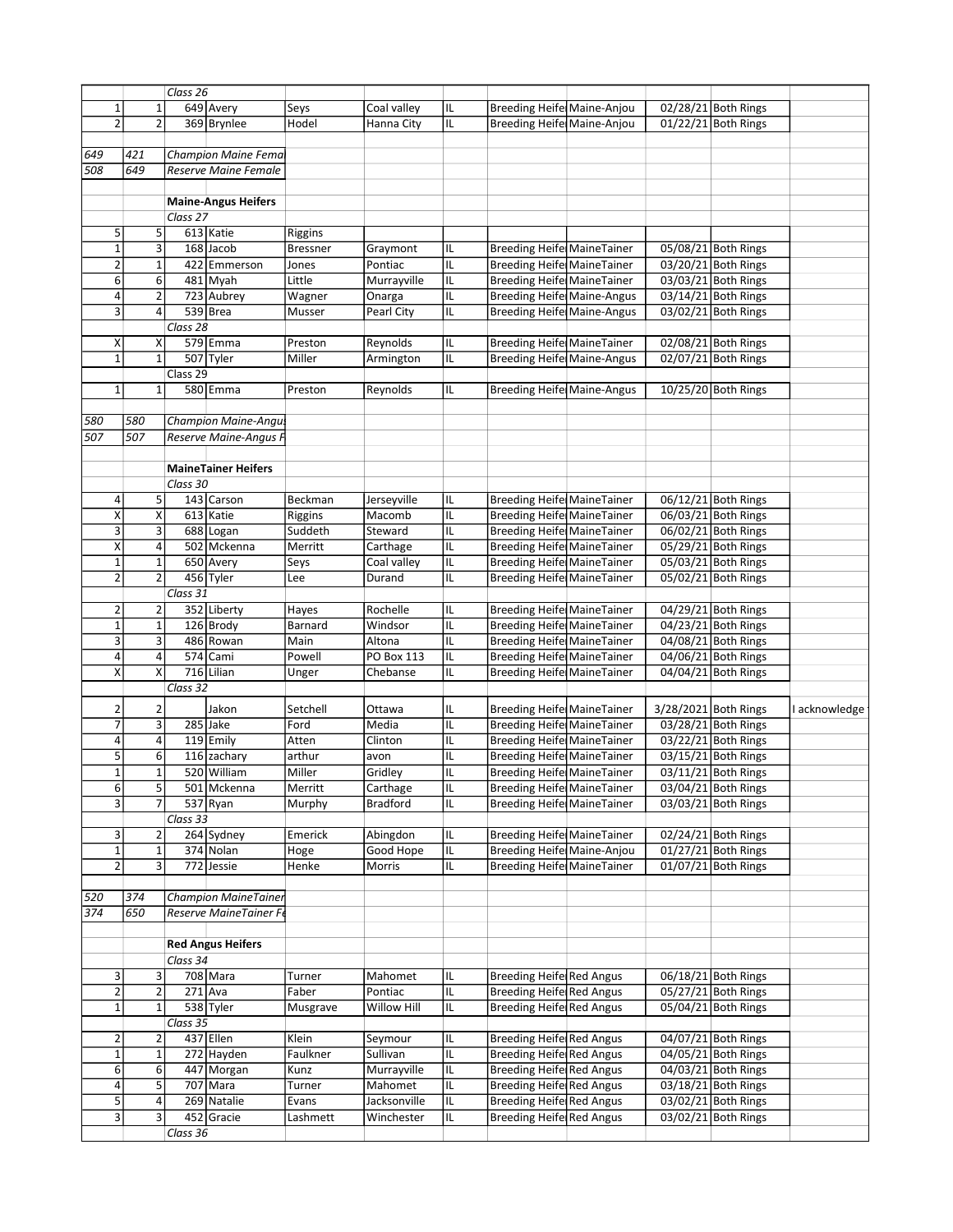| 2                              | $\overline{2}$     |             | 706 Mara                 | Turner              | Mahomet            | IIL  | Breeding Heife Red Angus         |  | 02/28/21 Both Rings                      |  |
|--------------------------------|--------------------|-------------|--------------------------|---------------------|--------------------|------|----------------------------------|--|------------------------------------------|--|
| 3                              | 5                  |             | 375 Carson               | Holmes              | Joy                | IL   | Breeding Heife Red Angus         |  | 02/24/21 Both Rings                      |  |
| 5                              | 4                  |             | 268 Natalie              | Evans               | Jacksonville       | IL   | Breeding Heife Red Angus         |  | 02/11/21 Both Rings                      |  |
| $\overline{\mathbf{4}}$        | 3                  | 112 Peri    |                          | Andras              | Manchester         | IL   | <b>Breeding Heife Red Angus</b>  |  | 02/07/21 Both Rings                      |  |
| 1                              | $\mathbf{1}$       |             | 721 Paige                | Van Dyke            | Louisville         | IL   | Breeding Heife Red Angus         |  | 02/04/21 Both Rings                      |  |
|                                |                    | Class 37    |                          |                     |                    |      |                                  |  |                                          |  |
| 1                              | 2                  | 591 Ava     |                          | Ratliff             | Mason city         | IL   | Breeding Heife Red Angus         |  | 11/09/20 Both Rings                      |  |
| $\overline{2}$                 | $\mathbf{1}$       |             | 522 Cole                 |                     |                    |      |                                  |  |                                          |  |
|                                |                    |             |                          | Miller              | Forrest            | IIL. | Breeding Heife Red Angus         |  | 09/09/20 Both Rings                      |  |
|                                |                    |             |                          |                     |                    |      |                                  |  |                                          |  |
| 721                            | 721                |             | Champion Red Angus Fe    |                     |                    |      |                                  |  |                                          |  |
| 272                            | 538                |             | Reserve Red Angus Fem    |                     |                    |      |                                  |  |                                          |  |
|                                |                    |             |                          |                     |                    |      |                                  |  |                                          |  |
|                                |                    |             | <b>Shorthorn Heifers</b> |                     |                    |      |                                  |  |                                          |  |
|                                |                    | Class 38    |                          |                     |                    |      |                                  |  |                                          |  |
| $\mathbf 1$                    | 2                  |             | $733$ Lane               | Weber               | Sherrard           | IIL  | Breeding Heife Shorthorn         |  | 07/01/21 Both Rings                      |  |
| 3                              | 3                  |             | 616 Grace                | Rincker             | Strasburg          | IIL. | Breeding Heife Shorthorn         |  | 06/21/21 Both Rings                      |  |
| $\overline{2}$                 | $\mathbf 1$        |             | 323 Brayden              | Goodbred            | Lee                | IL   | <b>Breeding Heifel Shorthorn</b> |  | 06/03/21 Both Rings                      |  |
|                                |                    | Class 39    |                          |                     |                    |      |                                  |  |                                          |  |
| 2                              | 3                  | $238$ Ellis |                          | Dowell              | <b>Mason City</b>  | IL   | Breeding Heife Shorthorn         |  | 05/17/21 Both Rings                      |  |
| 5                              | $\pmb{\mathsf{X}}$ |             | 261 Elizabeth            | <b>Ellis</b>        | Chenoa             | IL   | Breeding Heife Shorthorn         |  | 05/15/21 Ring A Only - Open to IL and O  |  |
|                                |                    |             |                          |                     |                    |      |                                  |  |                                          |  |
| 3                              | 4                  |             | 687 Logan                | Suddeth             | Steward            | IL   | <b>Breeding Heife Shorthorn</b>  |  | 05/05/21 Both Rings                      |  |
| 4                              | $\overline{2}$     |             | 336 Paige                | Hadden              | Jackonville        | IIL. | <b>Breeding Heife Shorthorn</b>  |  | 05/02/21 Both Rings                      |  |
| $\mathbf 1$                    | $\mathbf 1$        |             | 200 Kesler               | Collins             | Flanagan           | IL   | Breeding Heife Shorthorn         |  | 04/25/21 Both Rings                      |  |
|                                |                    | Class 40    |                          |                     |                    |      |                                  |  |                                          |  |
| 5                              | Χ                  |             | 263 Lucas                | Ellis               | Chenoa             | IL   | Breeding Heife Shorthorn         |  | 04/03/21 Ring A Only - Open to IL and Or |  |
| 6                              | 5                  |             | 448 Austyn               | Lakamp              | Murrayville        | IIL  | Breeding Heife Shorthorn         |  | 03/15/21 Both Rings                      |  |
| $\overline{2}$                 | 3                  |             | 517 Alyssa               | Miller              | Lanark             | IL   | <b>Breeding Heife Shorthorn</b>  |  | 03/15/21 Both Rings                      |  |
| $\overline{\mathbf{4}}$        | 4                  |             | 407 Lauren               | Johnson             | Altona             | IL   | Breeding Heife Shorthorn         |  | 03/08/21 Both Rings                      |  |
| 3                              | $\overline{2}$     |             | $652$ Beau               | Shaffer             | Mendon             | IL   | Breeding Heife Shorthorn         |  | 03/05/21 Both Rings                      |  |
| $\mathbf 1$                    | $\mathbf 1$        |             | $711$ alexa              | turner              | mahomet            | IL   | <b>Breeding Heife Shorthorn</b>  |  | 03/03/21 Both Rings                      |  |
|                                |                    | Class 41    |                          |                     |                    |      |                                  |  |                                          |  |
| 6                              | 6                  |             | 614 Masyn                | Riggins             | Macomb             | IIL. | <b>Breeding Heife Shorthorn</b>  |  | 02/26/21 Both Rings                      |  |
| 5                              | 3                  |             | 725 Abigail              | Wagner              | Milford            | IL   | Breeding Heife Shorthorn         |  | $2/19/21$ Both Rings                     |  |
|                                |                    |             | 595 Maddox               |                     |                    |      |                                  |  |                                          |  |
| 3                              | $\pmb{4}$          |             |                          | Reedy               | Tuscola            | IL   | Breeding Heife Shorthorn         |  | 02/18/21 Both Rings                      |  |
| $\overline{7}$                 | $\boldsymbol{7}$   |             | 181 Riley                | Brown               | Flanagan           | IL   | Breeding Heife Shorthorn         |  | 02/12/21 Both Rings                      |  |
| $\overline{4}$                 | 5                  | 401 Ella    |                          | James               | Manito             | IL   | Breeding Heife Shorthorn         |  | 02/11/21 Both Rings                      |  |
| $\overline{\mathbf{c}}$        | $\mathbf 1$        |             | 516 Alyssa               | Miller              | Lanark             | IL   | <b>Breeding Heife Shorthorn</b>  |  | 02/08/21 Both Rings                      |  |
| $\mathbf 1$                    | $\overline{2}$     |             | 663 Raegan               | Smithers            | Pittsfield         | IL   | <b>Breeding Heife Shorthorn</b>  |  | 02/03/21 Both Rings                      |  |
|                                |                    | Class 42    |                          |                     |                    |      |                                  |  |                                          |  |
| $\mathbf 1$                    | $\overline{2}$     |             | 540 Charlotte            | Musser              | Pearl City         | IIL  | Breeding Heife Shorthorn         |  | 01/27/21 Both Rings                      |  |
| 2                              | $\mathbf 1$        |             | 710 callie               | turner              | mahomet            | IL   | Breeding Heife Shorthorn         |  | 01/23/21 Both Rings                      |  |
| $\overline{\overline{3}}$      | $\overline{5}$     |             | 720 Alyson               | Utegg               | <b>Grand Ridge</b> | IIL. | Breeding Heife Shorthorn         |  | 01/21/21 Both Rings                      |  |
| 6                              | 6                  |             | 565 Drake                | Penrod              | Jonesboro          | IL   | Breeding Heife Shorthorn         |  | 01/20/21 Both Rings                      |  |
| 4                              | 3                  |             | 564 Drake                | Penrod              | Jonesboro          | IL   | <b>Breeding Heifel Shorthorn</b> |  | 01/07/21 Both Rings                      |  |
| $\overline{5}$                 | $\overline{a}$     |             | 302 Quinn                | Gates               | Avon               | ℡    | <b>Breeding Heife Shorthorn</b>  |  | 01/03/21 Both Rings                      |  |
|                                |                    | Class 43    |                          |                     |                    |      |                                  |  |                                          |  |
|                                |                    |             |                          |                     |                    |      |                                  |  |                                          |  |
| 1                              | 2                  |             | 594 Maddox               | Reedy               | Tuscola            | IL   | Breeding Heife Shorthorn         |  | 12/13/20 Both Rings                      |  |
| $\overline{2}$                 | $\mathbf 1$        |             | 681 Kalee                | Stoutenboroug Maroa |                    | IL   | Breeding Heife Shorthorn         |  | 11/03/20 Both Rings                      |  |
|                                |                    | Class 44    |                          |                     |                    |      |                                  |  |                                          |  |
| 2                              | 2                  | 356 Ella    |                          | Helton              | Jonesboro          | IL   | Breeding Heife Shorthorn         |  | 10/05/21 Both Rings                      |  |
| 3                              | 3                  |             | 719 Alyson               | Utegg               | <b>Grand Ridge</b> | IL   | Breeding Heife Shorthorn         |  | 9/20/2020 Both Rings                     |  |
| $\mathbf{1}$                   | $\mathbf 1$        |             | $\overline{709}$ callie  | turner              | mahomet            | IL   | <b>Breeding Heife Shorthorn</b>  |  | 09/04/20 Both Rings                      |  |
|                                |                    |             |                          |                     |                    |      |                                  |  |                                          |  |
|                                |                    |             |                          |                     |                    |      |                                  |  |                                          |  |
|                                | 200                |             | Champion Shorthorn Fe    |                     |                    |      |                                  |  |                                          |  |
|                                | 323                |             | Reserve Shorthorn Fem    |                     |                    |      |                                  |  |                                          |  |
|                                |                    |             |                          |                     |                    |      |                                  |  |                                          |  |
|                                |                    |             |                          |                     |                    |      |                                  |  |                                          |  |
|                                |                    |             | <b>Simmental Heifers</b> |                     |                    |      |                                  |  |                                          |  |
|                                |                    | Class 45    |                          |                     |                    |      |                                  |  |                                          |  |
| $\mathbf{1}$                   | 1                  |             | 461 Grace                | Lemenager           | Fairbury           | IL   | <b>Breeding Heife Simmental</b>  |  | 07/20/21 Both Rings                      |  |
| $\overline{2}$                 | $\overline{2}$     |             | 489 Holly                | Marsh               | Earlville          | IL   | <b>Breeding Heife Simmental</b>  |  | 06/28/21 Both Rings                      |  |
| $\overline{\mathbf{3}}$        | 3                  |             | 426 Deken                | Kemme               | Mason              | IL   | <b>Breeding Heife Simmental</b>  |  | 06/22/21 Both Rings                      |  |
| $\overline{\mathbf{4}}$        | 5                  |             | 624 Hannah               | Rustemeyer          | Heyworth           | IL   | <b>Breeding Heife Simmental</b>  |  | 06/05/21 Both Rings                      |  |
|                                | 4                  | 755         | Adlee                    | Corrigan            |                    |      |                                  |  |                                          |  |
|                                |                    | Class 46    |                          |                     |                    |      |                                  |  |                                          |  |
| 200<br>709<br>5<br>$\mathbf 1$ | $\mathbf{1}$       |             | 136 Addison              | Bartlow             | Monticello         | IL   | <b>Breeding Heife Simmental</b>  |  | 05/31/21 Both Rings                      |  |
| 3                              | 3                  | 439         | Tanner                   | Klockenga           | Abingdon           | IL   | <b>Breeding Heife Simmental</b>  |  | 05/23/21 Both Rings                      |  |
| $\overline{2}$                 | $\overline{2}$     |             | Jakon                    | Setchell            | Ottawa             | IIL. | Breeding Heife Simmental         |  | 5/22/2021 Both Rings                     |  |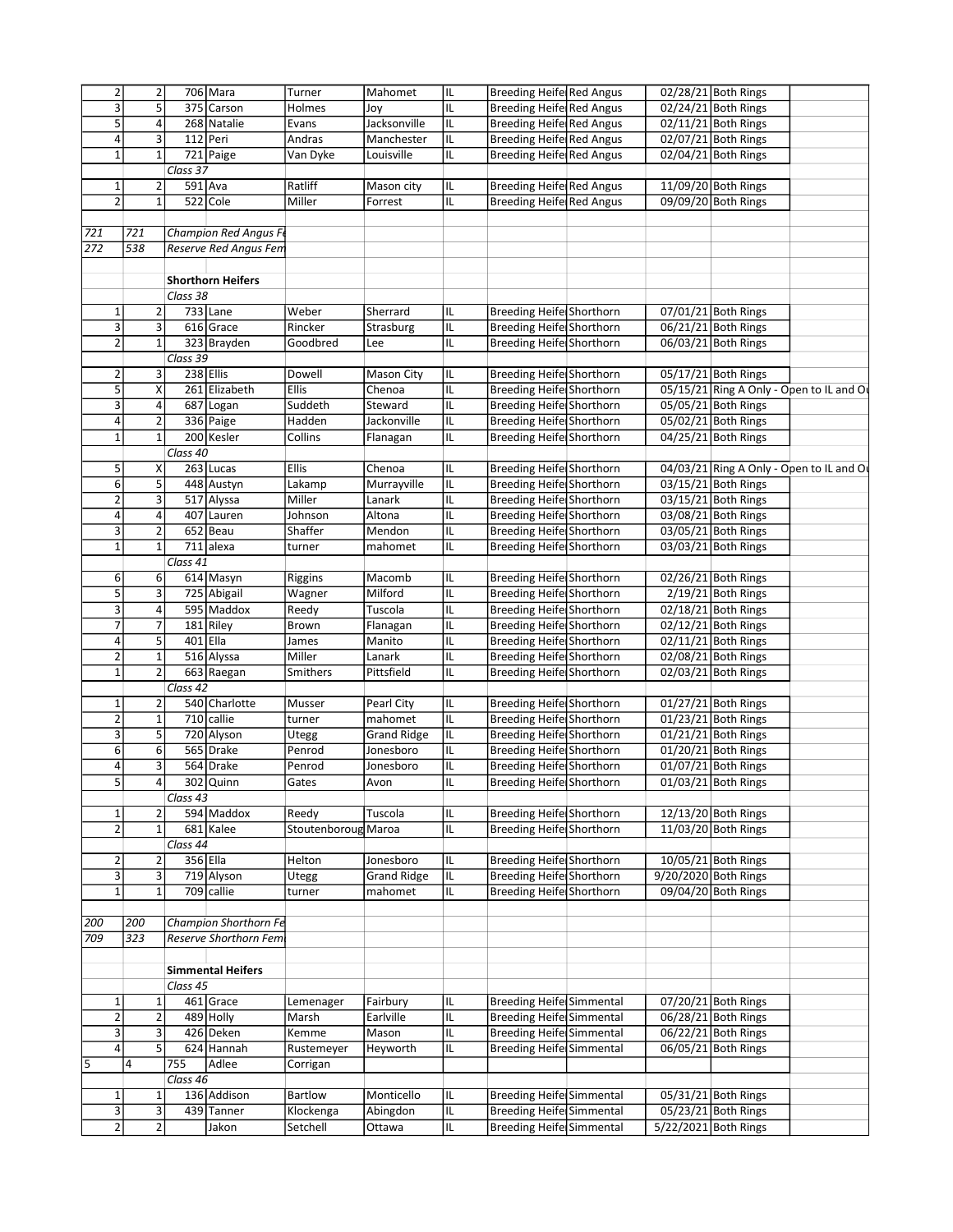| 6                       | 6                       |                       | $653$ Beau              | Shaffer              | Mendon          | IIL. | Breeding Heife Simmental         |  | 05/15/21 Both Rings                       |  |
|-------------------------|-------------------------|-----------------------|-------------------------|----------------------|-----------------|------|----------------------------------|--|-------------------------------------------|--|
| 4                       | 4                       |                       | $163$ Chloe             | Boitnott             | Carlock         | IL   | Breeding Heife Simmental         |  | 05/13/21 Both Rings                       |  |
| 5                       | 5                       |                       | 584 AUSTIN              | QUICK                | CORNELL         | IL   | <b>Breeding Heife Simmental</b>  |  | 05/08/21 Both Rings                       |  |
|                         |                         | Class 47              |                         |                      |                 |      |                                  |  |                                           |  |
| 3                       | 2                       |                       | 148 Campbell            | Belcher              | Buncombe        | IL   | Breeding Heife Simmental         |  | 05/05/21 Both Rings                       |  |
| 4                       | 3                       |                       | 462 Grace               | Lemenager            | Fairbury        | IL   | <b>Breeding Heife Simmental</b>  |  | 05/03/21 Both Rings                       |  |
| $\overline{\mathbf{1}}$ | $\mathbf 1$             |                       | 188 Konnor              | Campbell             | Carrollton      | IL   | <b>Breeding Heife Simmental</b>  |  | 05/02/21 Both Rings                       |  |
| 2                       | $\pmb{4}$               |                       | 449 Millie              | Lashmett             | Winchester      | IL   | <b>Breeding Heife Simmental</b>  |  | 05/02/21 Both Rings                       |  |
| Χ                       | 5                       |                       | 440 Karley              | Kramer               | Bath            | IIL. | Breeding Heife Simmental         |  | 05/01/21 Ring B Only - Open to IL Exhibit |  |
| 5                       | X                       |                       | 441 Karley              | Kramer               | Bath            | IL   | <b>Breeding Heife Simmental</b>  |  | 05/01/21 Ring A Only - Open to IL and Or  |  |
|                         |                         |                       |                         |                      |                 |      |                                  |  |                                           |  |
| 136                     | 461                     |                       | Div I Champion Simmen   |                      |                 |      |                                  |  |                                           |  |
| 764                     | 136                     |                       | Div I Reserve Simmenta  |                      |                 |      |                                  |  |                                           |  |
|                         |                         |                       |                         |                      |                 |      |                                  |  |                                           |  |
|                         |                         |                       |                         |                      |                 |      |                                  |  |                                           |  |
|                         |                         | Class 48              |                         |                      |                 |      |                                  |  |                                           |  |
| $\mathbf{1}$            | $\mathbf 1$             |                       | $620$ Colt              | Roeder               | Aledo           | IL   | Breeding Heife Simmental         |  | 04/26/21 Both Rings                       |  |
| $\overline{\mathbf{3}}$ | 3                       |                       | 234 Jemma               | Dorsey               | Moro            | IL   | Breeding Heife Simmental         |  | 04/23/21 Both Rings                       |  |
| $\overline{7}$          | $\overline{7}$          |                       | $291$ Cole              | Freebairn            | Ottawa          | IL   | <b>Breeding Heife Simmental</b>  |  | 04/22/21 Both Rings                       |  |
| $\overline{2}$          | $\overline{\mathbf{c}}$ |                       | 647 Avery               | Seys                 | Coal valley     | IL   | <b>Breeding Heife Simmental</b>  |  | 04/22/21 Both Rings                       |  |
| 6                       | 6                       |                       | 180 Grace               | Brown                | Flanagan        | IL   | <b>Breeding Heife Simmental</b>  |  | 04/20/21 Both Rings                       |  |
| 4                       | 4                       |                       | 693 Emerson             | Tarr                 | LeRoy           | IL   | <b>Breeding Heife Simmental</b>  |  | 04/20/21 Both Rings                       |  |
| 5                       | 5                       |                       | 514 Mya                 | Miller               | Pearl City      | IL   | <b>Breeding Heife Simmental</b>  |  | 04/18/21 Both Rings                       |  |
|                         |                         | Class $\overline{49}$ |                         |                      |                 |      |                                  |  |                                           |  |
| $\mathbf 1$             | $\mathbf 1$             |                       | 190 Talen               | Carroll              | Elkhart         | IL   | <b>Breeding Heife Simmental</b>  |  | 04/17/21 Both Rings                       |  |
| X                       | $\overline{7}$          |                       | 531 Aidan               | Moran                | South Elgin     | IL   | Breeding Heife Simmental         |  | 04/17/21 Ring B Only - Open to IL Exhibit |  |
| $\overline{4}$          | 6                       |                       | 296 Cohen               | Friedrichs           | Milledgeville   | IIL. | <b>Breeding Heife Simmental</b>  |  | 04/14/21 Both Rings                       |  |
| 2                       | $\overline{2}$          |                       | 104 Barrett             | Alwardt              | mason           | IL   | <b>Breeding Heife Simmental</b>  |  | 04/13/21 Both Rings                       |  |
| $\overline{\mathbf{3}}$ | $\pmb{4}$               |                       | Kyle                    |                      |                 | IL   | <b>Breeding Heife Simmental</b>  |  | 04/12/21 Both Rings                       |  |
| $\overline{6}$          | $\overline{5}$          |                       | 396 Ashton              | Eathington<br>Hunter | <b>Burnside</b> | IL   | <b>Breeding Heife Simmental</b>  |  | 04/10/21 Both Rings                       |  |
|                         |                         |                       |                         |                      |                 |      |                                  |  |                                           |  |
| 8                       | 9                       |                       | 376 Brady               | Holmes               | Joy             | IL   | <b>Breeding Heife Simmental</b>  |  | 04/09/21 Both Rings                       |  |
| 7                       | 8                       |                       | 554 Jordan              | Oliver               | Buncombe        | IL   | <b>Breeding Heifel Simmental</b> |  | 04/02/21 Both Rings                       |  |
| $\overline{5}$          | $\overline{\mathbf{3}}$ |                       | 306 Caleb               | Gentle               | <b>Bradford</b> | IL   | <b>Breeding Heife Simmental</b>  |  | 04/01/21 Both Rings                       |  |
|                         |                         | Class 50              |                         |                      |                 |      |                                  |  |                                           |  |
| $\mathbf 1$             | 1                       |                       | 372 Carter              | Hoge                 | Good Hope       | IIL. | <b>Breeding Heife Simmental</b>  |  | 03/28/21 Both Rings                       |  |
| $\overline{2}$          | $\overline{\mathbf{3}}$ |                       | 736 Brooklyn            | Welsh                | Blandinsville,  | IIL. | <b>Breeding Heife Simmental</b>  |  | 03/26/21 Both Rings                       |  |
| $\overline{\mathsf{x}}$ | $\pmb{\mathsf{X}}$      | $244$ Ty              |                         | Drach                | Pontiac         | IL   | <b>Breeding Heife Simmental</b>  |  | 03/25/21 Both Rings                       |  |
| 4                       | $\overline{2}$          |                       | 599 Preston             | Rhode                | Carlock         | IL   | <b>Breeding Heife Simmental</b>  |  | 03/19/21 Both Rings                       |  |
| 3                       | 4                       |                       | $443$ Lucy              | Kuelper              | Rio             | IL   | <b>Breeding Heife Simmental</b>  |  | 03/15/21 Both Rings                       |  |
|                         |                         | Class 51              |                         |                      |                 |      |                                  |  |                                           |  |
| 2                       | 1                       |                       | 151 Olivia              | Bendlage             | Niota           | IL   | <b>Breeding Heife Simmental</b>  |  | 03/10/21 Both Rings                       |  |
| 6                       | 3                       |                       | 668 Caroline            | Spangler             | Marietta        | IL   | <b>Breeding Heife Simmental</b>  |  | 03/10/21 Both Rings                       |  |
| 5                       | $\overline{2}$          |                       | 453 Amber               | Lee                  | Durand          | IL   | <b>Breeding Heife Simmental</b>  |  | 03/06/21 Both Rings                       |  |
| Χ                       | $\overline{7}$          |                       | $357$ Emily             | Hessman              |                 | IL   | Breeding Heife Simmental         |  | 03/04/21 Ring B Only - Open to IL Exhibit |  |
| $\overline{\mathbf{3}}$ | 6                       |                       | 492 Payton              | May                  | Joy<br>Palmer   | IIL  | <b>Breeding Heife Simmental</b>  |  | 03/02/21 Both Rings                       |  |
|                         |                         |                       |                         |                      |                 |      |                                  |  |                                           |  |
| 4                       | 5                       |                       | $309$ Luke              | Gilbert              | Fults           | IIL. | Breeding Heife Simmental         |  | 03/01/21 Both Rings                       |  |
| $\overline{1}$          | 4                       |                       | 506 Tyler               | Miller               | Armington       | IL   | <b>Breeding Heife Simmental</b>  |  | 03/01/21 Both Rings                       |  |
|                         |                         |                       |                         |                      |                 |      |                                  |  |                                           |  |
| 620                     | 372                     |                       | Div II Champion Simmel  |                      |                 |      |                                  |  |                                           |  |
| 372                     | 620                     |                       | Div II Reserve Simmento |                      |                 |      |                                  |  |                                           |  |
|                         |                         |                       |                         |                      |                 |      |                                  |  |                                           |  |
|                         |                         | Class 52              |                         |                      |                 |      |                                  |  |                                           |  |
| 5                       | 4                       |                       | 166 Macklin             | Brady                | Lasalle         | IL   | Breeding Heife Simmental         |  | 02/20/21 Both Rings                       |  |
| $\overline{1}$          | $\mathbf 1$             |                       | 715 Lilian              | Unger                | Chebanse        | IL   | <b>Breeding Heife Simmental</b>  |  | 02/20/21 Both Rings                       |  |
| 3                       | $\overline{2}$          |                       | 518 Alyssa              | Miller               | Lanark          | IL   | <b>Breeding Heife Simmental</b>  |  | 02/18/21 Both Rings                       |  |
| $\mathbf 2$             | 3                       |                       | 627 Tucker              | Sandidge             | Chandlerville   | IL   | <b>Breeding Heife Simmental</b>  |  | 02/17/21 Both Rings                       |  |
| 4                       | 5                       |                       | 741 Emma                | Whitaker             | Carthage        | IL   | <b>Breeding Heife Simmental</b>  |  | 02/16/21 Both Rings                       |  |
| $\overline{\mathsf{x}}$ | $\overline{6}$          |                       | 530 Jacob               | Moran                | South Elgin     | IL   | Breeding Heife Simmental         |  | 02/15/21 Ring B Only - Open to IL Exhibit |  |
|                         |                         | Class 53              |                         |                      |                 |      |                                  |  |                                           |  |
|                         |                         |                       |                         |                      |                 |      |                                  |  |                                           |  |
| 3                       | 2                       |                       | $317$ Cole              | Glick                | LaPrairie       | IL   | Breeding Heife Simmental         |  | 02/13/21 Both Rings                       |  |
| $\overline{2}$          | $\overline{4}$          |                       | 665 Nathan              | Spangler             | Marietta        | IL   | <b>Breeding Heife Simmental</b>  |  | 02/08/21 Both Rings                       |  |
| $\overline{4}$          | 3                       |                       | 211 Hadaly              | Curry                | Alpha           | IL   | <b>Breeding Heife Simmental</b>  |  | 2/1/21 Ring A Only - Open to IL and Or    |  |
| $\mathbf 1$             | $\mathbf 1$             |                       | 460 Grace               | Lemenager            | Fairbury        | IL   | <b>Breeding Heife Simmental</b>  |  | 2/1/21 Both Rings                         |  |
|                         |                         | Class 54              |                         |                      |                 |      |                                  |  |                                           |  |
| $\mathbf 2$             | $\overline{2}$          |                       | 667 Caroline            | Spangler             | Marietta        | IL   | <b>Breeding Heife Simmental</b>  |  | 01/23/21 Both Rings                       |  |
|                         |                         |                       | 735 Gracyn              | Welsh                | Blandinsville   | IL   | <b>Breeding Heife Simmental</b>  |  | 01/23/21 Both Rings                       |  |
| $\mathbf 1$             | $\mathbf 1$             |                       |                         |                      |                 |      |                                  |  |                                           |  |
| 3                       | $\overline{\mathbf{5}}$ |                       | $218$ Jacob             | Davis                | Barry           | IL   | <b>Breeding Heife Simmental</b>  |  | 01/20/21 Both Rings                       |  |
| $\overline{4}$          | 3                       |                       | 463 Curtis              | Lemenager            | Fairbury        | IIL. | <b>Breeding Heife Simmental</b>  |  | 01/15/21 Both Rings                       |  |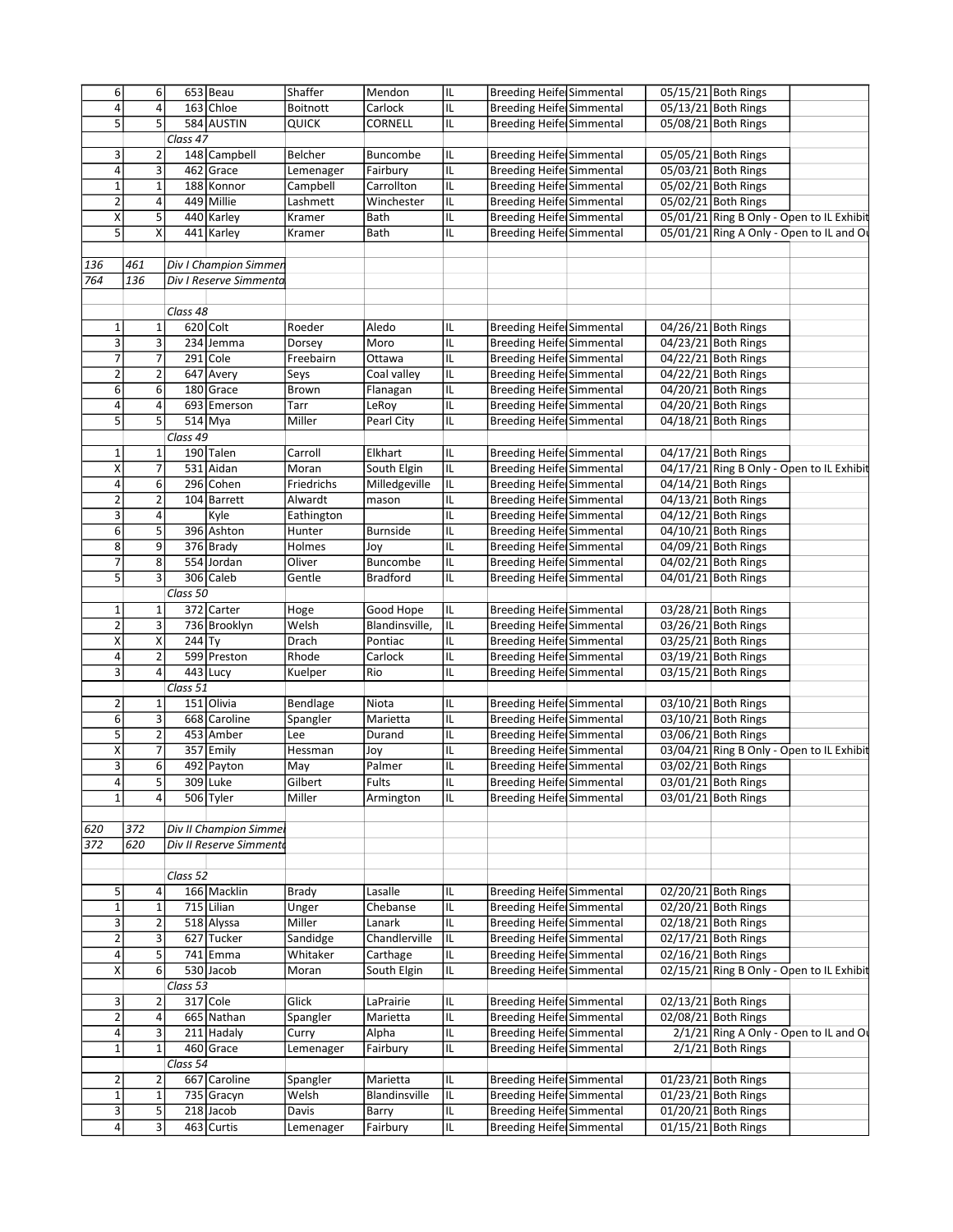| 778 Beau<br>Breeding Heife Simmental<br>01/05/21 Both Rings<br>4<br>6<br>6<br>$615$ Sarah<br>IL<br><b>Breeding Heife Simmental</b><br>01/04/21 Both Rings<br>Riggins<br>Macomb<br>Div III Champion Simme<br>715<br>715<br>735<br>460<br>Div III Reserve Simment<br>Class 55<br>380 Makenna<br>$\mathbf 1$<br><b>Breeding Heife Simmental</b><br>10/16/20 Ring A Only - Open to IL and O<br>х<br>Hoppa<br>MI<br>Fremont<br>2<br>$242$ Ty<br>$\mathbf 1$<br>Drach<br>Breeding Heife Simmental<br>10/12/20 Both Rings<br>IL<br>Pontiac<br>$\overline{\mathbf{3}}$<br>$\overline{2}$<br>178 Maci<br><b>Breeding Heife Simmental</b><br>09/08/20 Both Rings<br>IL<br><b>Brooks</b><br>Avon<br>Div IV Champion Simme<br>380<br>242<br>242<br>178<br>Div IV Reserve Simment<br>Champion Simmental F<br>715<br>372<br>620<br>620<br>Reserve Simmental Fen<br><b>Shorthorn Plus Heifers</b><br>Class 56<br>585 AUSTIN<br>2<br>$\mathbf{2}$<br>CORNELL<br>Breeding Heife Shorthorn Plus<br>07/03/21 Both Rings<br><b>QUICK</b><br>IL<br>$\overline{\overline{3}}$<br>4<br>563 Drake<br>Penrod<br>Breeding Heife Shorthorn Plus<br>06/15/21 Both Rings<br>Jonesboro<br>IL<br>X<br>3<br>418 Jessica<br><b>Breeding Heife Shorthorn Plus</b><br>05/05/21 Ring B Only - Open to IL Exhibit<br>Good Hope<br>IL<br>Johnson<br>$\mathbf 1$<br>596 STETSON<br><b>BETHANY</b><br>IL<br><b>Breeding Heife Shorthorn Plus</b><br>05/05/21 Both Rings<br>$\mathbf 1$<br><b>REEDY</b><br>Class 57<br>$\overline{\mathbf{c}}$<br>274 Alyssa<br>Fidler<br>Fairview<br><b>Breeding Heife Shorthorn Plus</b><br>$4/24/21$ Both Rings<br>1<br>IIL<br>$\overline{6}$<br>$\overline{5}$<br>617 Grace<br>IL<br><b>Breeding Heife Shorthorn Plus</b><br>04/15/21 Both Rings<br>Rincker<br>Strasburg<br>4<br><b>Breeding Heife Shorthorn Plus</b><br>3<br>252 Reagan<br>IL<br>04/11/21 Both Rings<br>Easton-Reedy<br>Bethany<br>$\overline{2}$<br>$\mathbf 1$<br>246 Wyatt<br>Breeding Heife Shorthorn Plus<br>04/04/21 Both Rings<br>IL<br>Dryer<br>Merna<br>5<br>$\sqrt{6}$<br>400 Ella<br><b>Breeding Heife Shorthorn Plus</b><br>IL<br>03/06/21 Both Rings<br>James<br>Manito<br>$\overline{3}$<br>703 Trace<br>4<br><b>Titus</b><br>IL<br>Breeding Heife Shorthorn Plus<br>03/05/21 Both Rings<br>Alexis<br>Class 58<br>152 Olivia<br><b>Breeding Heife Shorthorn Plus</b><br>02/26/21 Both Rings<br>$\overline{2}$<br>4<br>Bendlage<br>Niota<br>IL<br>$\overline{5}$<br>5<br>147 Toby<br>Sheffield<br>Breeding Heife Shorthorn Plus<br><b>Behrends</b><br>IL<br>$02/19/21$ Both Rings<br>2<br>718 Conner<br><b>Breeding Heife Shorthorn Plus</b><br>4<br>Chebanse<br>IL<br>02/11/21 Both Rings<br>Unger<br>$\overline{\overline{3}}$<br>$\overline{3}$<br><b>Breeding Heife Shorthorn Plus</b><br>$424$ Koby<br>Winslow<br>IL<br>02/10/21 Both Rings<br>Kearns<br>$\mathbf 1$<br>593 Miranda<br>IL<br><b>Breeding Heife Shorthorn Plus</b><br>01/10/21 Both Rings<br>$\mathbf 1$<br>Reed<br>Cambridge<br>$\overline{6}$<br>$\sqrt{6}$<br><b>Breeding Heife Shorthorn Plus</b><br>203 Adleigh<br>IL<br>01/02/21 Both Rings<br>Corrigan<br>Seneca<br>Class 59<br>156 Noah<br>11/17/20 Ring B Only - Open to IL Exhibit<br>Χ<br>Blakeley<br><b>Breeding Heife Shorthorn Plus</b><br>$1\vert$<br>IL<br>Havana<br>$\mathbf 1$<br>$\overline{2}$<br><b>Breeding Heife Shorthorn Plus</b><br>11/03/20 Both Rings<br>182 Preston<br>Brown<br>Flanagan<br>IL<br>593<br>Champion Shorthorn Plus Female<br>246<br>718<br>593<br><b>Reserve Shorthorn Plus</b><br>% Simmental Heifers<br>Class 60<br>$\mathbf 1$<br>$\overline{\mathbf{c}}$<br>682 Kalee<br>Stoutenboroug Maroa<br>Breeding Heife % Simmental<br>07/22/21 Both Rings<br>IL<br>3<br>496 Nolan<br>IL<br>$\mathbf 1$<br>McGrew<br>Good Hope<br>Breeding Heife % Simmental<br>06/23/21 Both Rings<br>3<br>4<br>427 Deken<br>IL<br>Breeding Heife % Simmental<br>06/11/21 Both Rings<br>Kemme<br>Mason<br>$\overline{2}$<br>$\overline{4}$<br>493 Payton<br>Breeding Heife % Simmental<br>06/05/21 Both Rings<br>May<br>Palmer<br>IL<br>Class 61<br>102 Brooke<br>$\mathbf 1$<br>Allen<br>IL<br>Breeding Heife % Simmental<br>05/24/21 Both Rings<br>$\mathbf 1$<br>Byron<br>$\overline{2}$<br>3<br>432 Cole<br>05/14/21 Both Rings<br>Kinsella<br>Wyoming<br>IL<br>Breeding Heife % Simmental<br>$\overline{\mathbf{3}}$<br>$\overline{2}$<br>$241$ Ellie<br><b>Breeding Heife % Simmental</b><br>05/12/21 Both Rings<br>Drach<br>Pontiac<br>IL<br>4<br>4<br>286 Quinten<br>Chadwick<br>IL<br>Breeding Heife % Simmental<br>05/12/21 Both Rings<br>Frederick<br>6<br>6<br>654 Beau<br>Shaffer<br><b>Breeding Heife % Simmental</b><br>05/08/21 Both Rings<br>Mendon<br>IL<br>$\overline{5}$<br>$\overline{5}$<br>494 Payton<br><b>Breeding Heife % Simmental</b><br>05/03/21 Both Rings<br>May<br>Palmer<br>IL<br>Div I Champion % Simm<br>102<br>102<br>432<br>496<br>Div I Reserve % Simmer<br>Class 62<br>$\mathbf 1$<br>737 Brooklyn<br>Welsh<br>Blandinsville,<br>IL<br>Breeding Heife % Simmental<br>04/27/21 Both Rings<br>$\mathbf 1$<br>3<br>4<br>340 Trevor<br>Hale<br>Galatia<br>IL<br>Breeding Heife % Simmental<br>04/26/21 Both Rings<br>2<br>$\overline{2}$<br>509 Tyler<br>Miller<br>Armington<br>Breeding Heife % Simmental<br>04/24/21 Both Rings<br>IL<br>4<br>3<br>450 Millie<br>Winchester<br>Breeding Heife % Simmental<br>04/20/21 Both Rings<br>Lashmett<br>IL<br>$\overline{5}$<br>5<br>$\overline{297}$ Cassidy<br>Milledgeville<br>Breeding Heife % Simmental<br>04/19/21 Both Rings<br>Friedrichs<br>IL |   |  |         |     |  |  |  |
|----------------------------------------------------------------------------------------------------------------------------------------------------------------------------------------------------------------------------------------------------------------------------------------------------------------------------------------------------------------------------------------------------------------------------------------------------------------------------------------------------------------------------------------------------------------------------------------------------------------------------------------------------------------------------------------------------------------------------------------------------------------------------------------------------------------------------------------------------------------------------------------------------------------------------------------------------------------------------------------------------------------------------------------------------------------------------------------------------------------------------------------------------------------------------------------------------------------------------------------------------------------------------------------------------------------------------------------------------------------------------------------------------------------------------------------------------------------------------------------------------------------------------------------------------------------------------------------------------------------------------------------------------------------------------------------------------------------------------------------------------------------------------------------------------------------------------------------------------------------------------------------------------------------------------------------------------------------------------------------------------------------------------------------------------------------------------------------------------------------------------------------------------------------------------------------------------------------------------------------------------------------------------------------------------------------------------------------------------------------------------------------------------------------------------------------------------------------------------------------------------------------------------------------------------------------------------------------------------------------------------------------------------------------------------------------------------------------------------------------------------------------------------------------------------------------------------------------------------------------------------------------------------------------------------------------------------------------------------------------------------------------------------------------------------------------------------------------------------------------------------------------------------------------------------------------------------------------------------------------------------------------------------------------------------------------------------------------------------------------------------------------------------------------------------------------------------------------------------------------------------------------------------------------------------------------------------------------------------------------------------------------------------------------------------------------------------------------------------------------------------------------------------------------------------------------------------------------------------------------------------------------------------------------------------------------------------------------------------------------------------------------------------------------------------------------------------------------------------------------------------------------------------------------------------------------------------------------------------------------------------------------------------------------------------------------------------------------------------------------------------------------------------------------------------------------------------------------------------------------------------------------------------------------------------------------------------------------------------------------------------------------------------------------------------------------------------------------------------------------------------------------------------------------------------------------------------------------------------------------------------------------------------------------------------------------------------------------------------------------------------------------------------------------------------------------------------------------------------------------------------------------------------------------------------------------------------------------------------------------------------------------------------------------------------------------------------------------------------------------------------------------------------------------------------------------------------------------------------------------------------------------------------------------------------------|---|--|---------|-----|--|--|--|
|                                                                                                                                                                                                                                                                                                                                                                                                                                                                                                                                                                                                                                                                                                                                                                                                                                                                                                                                                                                                                                                                                                                                                                                                                                                                                                                                                                                                                                                                                                                                                                                                                                                                                                                                                                                                                                                                                                                                                                                                                                                                                                                                                                                                                                                                                                                                                                                                                                                                                                                                                                                                                                                                                                                                                                                                                                                                                                                                                                                                                                                                                                                                                                                                                                                                                                                                                                                                                                                                                                                                                                                                                                                                                                                                                                                                                                                                                                                                                                                                                                                                                                                                                                                                                                                                                                                                                                                                                                                                                                                                                                                                                                                                                                                                                                                                                                                                                                                                                                                                                                                                                                                                                                                                                                                                                                                                                                                                                                                                                                                                                          | 5 |  | Shaffer | IIL |  |  |  |
|                                                                                                                                                                                                                                                                                                                                                                                                                                                                                                                                                                                                                                                                                                                                                                                                                                                                                                                                                                                                                                                                                                                                                                                                                                                                                                                                                                                                                                                                                                                                                                                                                                                                                                                                                                                                                                                                                                                                                                                                                                                                                                                                                                                                                                                                                                                                                                                                                                                                                                                                                                                                                                                                                                                                                                                                                                                                                                                                                                                                                                                                                                                                                                                                                                                                                                                                                                                                                                                                                                                                                                                                                                                                                                                                                                                                                                                                                                                                                                                                                                                                                                                                                                                                                                                                                                                                                                                                                                                                                                                                                                                                                                                                                                                                                                                                                                                                                                                                                                                                                                                                                                                                                                                                                                                                                                                                                                                                                                                                                                                                                          |   |  |         |     |  |  |  |
|                                                                                                                                                                                                                                                                                                                                                                                                                                                                                                                                                                                                                                                                                                                                                                                                                                                                                                                                                                                                                                                                                                                                                                                                                                                                                                                                                                                                                                                                                                                                                                                                                                                                                                                                                                                                                                                                                                                                                                                                                                                                                                                                                                                                                                                                                                                                                                                                                                                                                                                                                                                                                                                                                                                                                                                                                                                                                                                                                                                                                                                                                                                                                                                                                                                                                                                                                                                                                                                                                                                                                                                                                                                                                                                                                                                                                                                                                                                                                                                                                                                                                                                                                                                                                                                                                                                                                                                                                                                                                                                                                                                                                                                                                                                                                                                                                                                                                                                                                                                                                                                                                                                                                                                                                                                                                                                                                                                                                                                                                                                                                          |   |  |         |     |  |  |  |
|                                                                                                                                                                                                                                                                                                                                                                                                                                                                                                                                                                                                                                                                                                                                                                                                                                                                                                                                                                                                                                                                                                                                                                                                                                                                                                                                                                                                                                                                                                                                                                                                                                                                                                                                                                                                                                                                                                                                                                                                                                                                                                                                                                                                                                                                                                                                                                                                                                                                                                                                                                                                                                                                                                                                                                                                                                                                                                                                                                                                                                                                                                                                                                                                                                                                                                                                                                                                                                                                                                                                                                                                                                                                                                                                                                                                                                                                                                                                                                                                                                                                                                                                                                                                                                                                                                                                                                                                                                                                                                                                                                                                                                                                                                                                                                                                                                                                                                                                                                                                                                                                                                                                                                                                                                                                                                                                                                                                                                                                                                                                                          |   |  |         |     |  |  |  |
|                                                                                                                                                                                                                                                                                                                                                                                                                                                                                                                                                                                                                                                                                                                                                                                                                                                                                                                                                                                                                                                                                                                                                                                                                                                                                                                                                                                                                                                                                                                                                                                                                                                                                                                                                                                                                                                                                                                                                                                                                                                                                                                                                                                                                                                                                                                                                                                                                                                                                                                                                                                                                                                                                                                                                                                                                                                                                                                                                                                                                                                                                                                                                                                                                                                                                                                                                                                                                                                                                                                                                                                                                                                                                                                                                                                                                                                                                                                                                                                                                                                                                                                                                                                                                                                                                                                                                                                                                                                                                                                                                                                                                                                                                                                                                                                                                                                                                                                                                                                                                                                                                                                                                                                                                                                                                                                                                                                                                                                                                                                                                          |   |  |         |     |  |  |  |
|                                                                                                                                                                                                                                                                                                                                                                                                                                                                                                                                                                                                                                                                                                                                                                                                                                                                                                                                                                                                                                                                                                                                                                                                                                                                                                                                                                                                                                                                                                                                                                                                                                                                                                                                                                                                                                                                                                                                                                                                                                                                                                                                                                                                                                                                                                                                                                                                                                                                                                                                                                                                                                                                                                                                                                                                                                                                                                                                                                                                                                                                                                                                                                                                                                                                                                                                                                                                                                                                                                                                                                                                                                                                                                                                                                                                                                                                                                                                                                                                                                                                                                                                                                                                                                                                                                                                                                                                                                                                                                                                                                                                                                                                                                                                                                                                                                                                                                                                                                                                                                                                                                                                                                                                                                                                                                                                                                                                                                                                                                                                                          |   |  |         |     |  |  |  |
|                                                                                                                                                                                                                                                                                                                                                                                                                                                                                                                                                                                                                                                                                                                                                                                                                                                                                                                                                                                                                                                                                                                                                                                                                                                                                                                                                                                                                                                                                                                                                                                                                                                                                                                                                                                                                                                                                                                                                                                                                                                                                                                                                                                                                                                                                                                                                                                                                                                                                                                                                                                                                                                                                                                                                                                                                                                                                                                                                                                                                                                                                                                                                                                                                                                                                                                                                                                                                                                                                                                                                                                                                                                                                                                                                                                                                                                                                                                                                                                                                                                                                                                                                                                                                                                                                                                                                                                                                                                                                                                                                                                                                                                                                                                                                                                                                                                                                                                                                                                                                                                                                                                                                                                                                                                                                                                                                                                                                                                                                                                                                          |   |  |         |     |  |  |  |
|                                                                                                                                                                                                                                                                                                                                                                                                                                                                                                                                                                                                                                                                                                                                                                                                                                                                                                                                                                                                                                                                                                                                                                                                                                                                                                                                                                                                                                                                                                                                                                                                                                                                                                                                                                                                                                                                                                                                                                                                                                                                                                                                                                                                                                                                                                                                                                                                                                                                                                                                                                                                                                                                                                                                                                                                                                                                                                                                                                                                                                                                                                                                                                                                                                                                                                                                                                                                                                                                                                                                                                                                                                                                                                                                                                                                                                                                                                                                                                                                                                                                                                                                                                                                                                                                                                                                                                                                                                                                                                                                                                                                                                                                                                                                                                                                                                                                                                                                                                                                                                                                                                                                                                                                                                                                                                                                                                                                                                                                                                                                                          |   |  |         |     |  |  |  |
|                                                                                                                                                                                                                                                                                                                                                                                                                                                                                                                                                                                                                                                                                                                                                                                                                                                                                                                                                                                                                                                                                                                                                                                                                                                                                                                                                                                                                                                                                                                                                                                                                                                                                                                                                                                                                                                                                                                                                                                                                                                                                                                                                                                                                                                                                                                                                                                                                                                                                                                                                                                                                                                                                                                                                                                                                                                                                                                                                                                                                                                                                                                                                                                                                                                                                                                                                                                                                                                                                                                                                                                                                                                                                                                                                                                                                                                                                                                                                                                                                                                                                                                                                                                                                                                                                                                                                                                                                                                                                                                                                                                                                                                                                                                                                                                                                                                                                                                                                                                                                                                                                                                                                                                                                                                                                                                                                                                                                                                                                                                                                          |   |  |         |     |  |  |  |
|                                                                                                                                                                                                                                                                                                                                                                                                                                                                                                                                                                                                                                                                                                                                                                                                                                                                                                                                                                                                                                                                                                                                                                                                                                                                                                                                                                                                                                                                                                                                                                                                                                                                                                                                                                                                                                                                                                                                                                                                                                                                                                                                                                                                                                                                                                                                                                                                                                                                                                                                                                                                                                                                                                                                                                                                                                                                                                                                                                                                                                                                                                                                                                                                                                                                                                                                                                                                                                                                                                                                                                                                                                                                                                                                                                                                                                                                                                                                                                                                                                                                                                                                                                                                                                                                                                                                                                                                                                                                                                                                                                                                                                                                                                                                                                                                                                                                                                                                                                                                                                                                                                                                                                                                                                                                                                                                                                                                                                                                                                                                                          |   |  |         |     |  |  |  |
|                                                                                                                                                                                                                                                                                                                                                                                                                                                                                                                                                                                                                                                                                                                                                                                                                                                                                                                                                                                                                                                                                                                                                                                                                                                                                                                                                                                                                                                                                                                                                                                                                                                                                                                                                                                                                                                                                                                                                                                                                                                                                                                                                                                                                                                                                                                                                                                                                                                                                                                                                                                                                                                                                                                                                                                                                                                                                                                                                                                                                                                                                                                                                                                                                                                                                                                                                                                                                                                                                                                                                                                                                                                                                                                                                                                                                                                                                                                                                                                                                                                                                                                                                                                                                                                                                                                                                                                                                                                                                                                                                                                                                                                                                                                                                                                                                                                                                                                                                                                                                                                                                                                                                                                                                                                                                                                                                                                                                                                                                                                                                          |   |  |         |     |  |  |  |
|                                                                                                                                                                                                                                                                                                                                                                                                                                                                                                                                                                                                                                                                                                                                                                                                                                                                                                                                                                                                                                                                                                                                                                                                                                                                                                                                                                                                                                                                                                                                                                                                                                                                                                                                                                                                                                                                                                                                                                                                                                                                                                                                                                                                                                                                                                                                                                                                                                                                                                                                                                                                                                                                                                                                                                                                                                                                                                                                                                                                                                                                                                                                                                                                                                                                                                                                                                                                                                                                                                                                                                                                                                                                                                                                                                                                                                                                                                                                                                                                                                                                                                                                                                                                                                                                                                                                                                                                                                                                                                                                                                                                                                                                                                                                                                                                                                                                                                                                                                                                                                                                                                                                                                                                                                                                                                                                                                                                                                                                                                                                                          |   |  |         |     |  |  |  |
|                                                                                                                                                                                                                                                                                                                                                                                                                                                                                                                                                                                                                                                                                                                                                                                                                                                                                                                                                                                                                                                                                                                                                                                                                                                                                                                                                                                                                                                                                                                                                                                                                                                                                                                                                                                                                                                                                                                                                                                                                                                                                                                                                                                                                                                                                                                                                                                                                                                                                                                                                                                                                                                                                                                                                                                                                                                                                                                                                                                                                                                                                                                                                                                                                                                                                                                                                                                                                                                                                                                                                                                                                                                                                                                                                                                                                                                                                                                                                                                                                                                                                                                                                                                                                                                                                                                                                                                                                                                                                                                                                                                                                                                                                                                                                                                                                                                                                                                                                                                                                                                                                                                                                                                                                                                                                                                                                                                                                                                                                                                                                          |   |  |         |     |  |  |  |
|                                                                                                                                                                                                                                                                                                                                                                                                                                                                                                                                                                                                                                                                                                                                                                                                                                                                                                                                                                                                                                                                                                                                                                                                                                                                                                                                                                                                                                                                                                                                                                                                                                                                                                                                                                                                                                                                                                                                                                                                                                                                                                                                                                                                                                                                                                                                                                                                                                                                                                                                                                                                                                                                                                                                                                                                                                                                                                                                                                                                                                                                                                                                                                                                                                                                                                                                                                                                                                                                                                                                                                                                                                                                                                                                                                                                                                                                                                                                                                                                                                                                                                                                                                                                                                                                                                                                                                                                                                                                                                                                                                                                                                                                                                                                                                                                                                                                                                                                                                                                                                                                                                                                                                                                                                                                                                                                                                                                                                                                                                                                                          |   |  |         |     |  |  |  |
|                                                                                                                                                                                                                                                                                                                                                                                                                                                                                                                                                                                                                                                                                                                                                                                                                                                                                                                                                                                                                                                                                                                                                                                                                                                                                                                                                                                                                                                                                                                                                                                                                                                                                                                                                                                                                                                                                                                                                                                                                                                                                                                                                                                                                                                                                                                                                                                                                                                                                                                                                                                                                                                                                                                                                                                                                                                                                                                                                                                                                                                                                                                                                                                                                                                                                                                                                                                                                                                                                                                                                                                                                                                                                                                                                                                                                                                                                                                                                                                                                                                                                                                                                                                                                                                                                                                                                                                                                                                                                                                                                                                                                                                                                                                                                                                                                                                                                                                                                                                                                                                                                                                                                                                                                                                                                                                                                                                                                                                                                                                                                          |   |  |         |     |  |  |  |
|                                                                                                                                                                                                                                                                                                                                                                                                                                                                                                                                                                                                                                                                                                                                                                                                                                                                                                                                                                                                                                                                                                                                                                                                                                                                                                                                                                                                                                                                                                                                                                                                                                                                                                                                                                                                                                                                                                                                                                                                                                                                                                                                                                                                                                                                                                                                                                                                                                                                                                                                                                                                                                                                                                                                                                                                                                                                                                                                                                                                                                                                                                                                                                                                                                                                                                                                                                                                                                                                                                                                                                                                                                                                                                                                                                                                                                                                                                                                                                                                                                                                                                                                                                                                                                                                                                                                                                                                                                                                                                                                                                                                                                                                                                                                                                                                                                                                                                                                                                                                                                                                                                                                                                                                                                                                                                                                                                                                                                                                                                                                                          |   |  |         |     |  |  |  |
|                                                                                                                                                                                                                                                                                                                                                                                                                                                                                                                                                                                                                                                                                                                                                                                                                                                                                                                                                                                                                                                                                                                                                                                                                                                                                                                                                                                                                                                                                                                                                                                                                                                                                                                                                                                                                                                                                                                                                                                                                                                                                                                                                                                                                                                                                                                                                                                                                                                                                                                                                                                                                                                                                                                                                                                                                                                                                                                                                                                                                                                                                                                                                                                                                                                                                                                                                                                                                                                                                                                                                                                                                                                                                                                                                                                                                                                                                                                                                                                                                                                                                                                                                                                                                                                                                                                                                                                                                                                                                                                                                                                                                                                                                                                                                                                                                                                                                                                                                                                                                                                                                                                                                                                                                                                                                                                                                                                                                                                                                                                                                          |   |  |         |     |  |  |  |
|                                                                                                                                                                                                                                                                                                                                                                                                                                                                                                                                                                                                                                                                                                                                                                                                                                                                                                                                                                                                                                                                                                                                                                                                                                                                                                                                                                                                                                                                                                                                                                                                                                                                                                                                                                                                                                                                                                                                                                                                                                                                                                                                                                                                                                                                                                                                                                                                                                                                                                                                                                                                                                                                                                                                                                                                                                                                                                                                                                                                                                                                                                                                                                                                                                                                                                                                                                                                                                                                                                                                                                                                                                                                                                                                                                                                                                                                                                                                                                                                                                                                                                                                                                                                                                                                                                                                                                                                                                                                                                                                                                                                                                                                                                                                                                                                                                                                                                                                                                                                                                                                                                                                                                                                                                                                                                                                                                                                                                                                                                                                                          |   |  |         |     |  |  |  |
|                                                                                                                                                                                                                                                                                                                                                                                                                                                                                                                                                                                                                                                                                                                                                                                                                                                                                                                                                                                                                                                                                                                                                                                                                                                                                                                                                                                                                                                                                                                                                                                                                                                                                                                                                                                                                                                                                                                                                                                                                                                                                                                                                                                                                                                                                                                                                                                                                                                                                                                                                                                                                                                                                                                                                                                                                                                                                                                                                                                                                                                                                                                                                                                                                                                                                                                                                                                                                                                                                                                                                                                                                                                                                                                                                                                                                                                                                                                                                                                                                                                                                                                                                                                                                                                                                                                                                                                                                                                                                                                                                                                                                                                                                                                                                                                                                                                                                                                                                                                                                                                                                                                                                                                                                                                                                                                                                                                                                                                                                                                                                          |   |  |         |     |  |  |  |
|                                                                                                                                                                                                                                                                                                                                                                                                                                                                                                                                                                                                                                                                                                                                                                                                                                                                                                                                                                                                                                                                                                                                                                                                                                                                                                                                                                                                                                                                                                                                                                                                                                                                                                                                                                                                                                                                                                                                                                                                                                                                                                                                                                                                                                                                                                                                                                                                                                                                                                                                                                                                                                                                                                                                                                                                                                                                                                                                                                                                                                                                                                                                                                                                                                                                                                                                                                                                                                                                                                                                                                                                                                                                                                                                                                                                                                                                                                                                                                                                                                                                                                                                                                                                                                                                                                                                                                                                                                                                                                                                                                                                                                                                                                                                                                                                                                                                                                                                                                                                                                                                                                                                                                                                                                                                                                                                                                                                                                                                                                                                                          |   |  |         |     |  |  |  |
|                                                                                                                                                                                                                                                                                                                                                                                                                                                                                                                                                                                                                                                                                                                                                                                                                                                                                                                                                                                                                                                                                                                                                                                                                                                                                                                                                                                                                                                                                                                                                                                                                                                                                                                                                                                                                                                                                                                                                                                                                                                                                                                                                                                                                                                                                                                                                                                                                                                                                                                                                                                                                                                                                                                                                                                                                                                                                                                                                                                                                                                                                                                                                                                                                                                                                                                                                                                                                                                                                                                                                                                                                                                                                                                                                                                                                                                                                                                                                                                                                                                                                                                                                                                                                                                                                                                                                                                                                                                                                                                                                                                                                                                                                                                                                                                                                                                                                                                                                                                                                                                                                                                                                                                                                                                                                                                                                                                                                                                                                                                                                          |   |  |         |     |  |  |  |
|                                                                                                                                                                                                                                                                                                                                                                                                                                                                                                                                                                                                                                                                                                                                                                                                                                                                                                                                                                                                                                                                                                                                                                                                                                                                                                                                                                                                                                                                                                                                                                                                                                                                                                                                                                                                                                                                                                                                                                                                                                                                                                                                                                                                                                                                                                                                                                                                                                                                                                                                                                                                                                                                                                                                                                                                                                                                                                                                                                                                                                                                                                                                                                                                                                                                                                                                                                                                                                                                                                                                                                                                                                                                                                                                                                                                                                                                                                                                                                                                                                                                                                                                                                                                                                                                                                                                                                                                                                                                                                                                                                                                                                                                                                                                                                                                                                                                                                                                                                                                                                                                                                                                                                                                                                                                                                                                                                                                                                                                                                                                                          |   |  |         |     |  |  |  |
|                                                                                                                                                                                                                                                                                                                                                                                                                                                                                                                                                                                                                                                                                                                                                                                                                                                                                                                                                                                                                                                                                                                                                                                                                                                                                                                                                                                                                                                                                                                                                                                                                                                                                                                                                                                                                                                                                                                                                                                                                                                                                                                                                                                                                                                                                                                                                                                                                                                                                                                                                                                                                                                                                                                                                                                                                                                                                                                                                                                                                                                                                                                                                                                                                                                                                                                                                                                                                                                                                                                                                                                                                                                                                                                                                                                                                                                                                                                                                                                                                                                                                                                                                                                                                                                                                                                                                                                                                                                                                                                                                                                                                                                                                                                                                                                                                                                                                                                                                                                                                                                                                                                                                                                                                                                                                                                                                                                                                                                                                                                                                          |   |  |         |     |  |  |  |
|                                                                                                                                                                                                                                                                                                                                                                                                                                                                                                                                                                                                                                                                                                                                                                                                                                                                                                                                                                                                                                                                                                                                                                                                                                                                                                                                                                                                                                                                                                                                                                                                                                                                                                                                                                                                                                                                                                                                                                                                                                                                                                                                                                                                                                                                                                                                                                                                                                                                                                                                                                                                                                                                                                                                                                                                                                                                                                                                                                                                                                                                                                                                                                                                                                                                                                                                                                                                                                                                                                                                                                                                                                                                                                                                                                                                                                                                                                                                                                                                                                                                                                                                                                                                                                                                                                                                                                                                                                                                                                                                                                                                                                                                                                                                                                                                                                                                                                                                                                                                                                                                                                                                                                                                                                                                                                                                                                                                                                                                                                                                                          |   |  |         |     |  |  |  |
|                                                                                                                                                                                                                                                                                                                                                                                                                                                                                                                                                                                                                                                                                                                                                                                                                                                                                                                                                                                                                                                                                                                                                                                                                                                                                                                                                                                                                                                                                                                                                                                                                                                                                                                                                                                                                                                                                                                                                                                                                                                                                                                                                                                                                                                                                                                                                                                                                                                                                                                                                                                                                                                                                                                                                                                                                                                                                                                                                                                                                                                                                                                                                                                                                                                                                                                                                                                                                                                                                                                                                                                                                                                                                                                                                                                                                                                                                                                                                                                                                                                                                                                                                                                                                                                                                                                                                                                                                                                                                                                                                                                                                                                                                                                                                                                                                                                                                                                                                                                                                                                                                                                                                                                                                                                                                                                                                                                                                                                                                                                                                          |   |  |         |     |  |  |  |
|                                                                                                                                                                                                                                                                                                                                                                                                                                                                                                                                                                                                                                                                                                                                                                                                                                                                                                                                                                                                                                                                                                                                                                                                                                                                                                                                                                                                                                                                                                                                                                                                                                                                                                                                                                                                                                                                                                                                                                                                                                                                                                                                                                                                                                                                                                                                                                                                                                                                                                                                                                                                                                                                                                                                                                                                                                                                                                                                                                                                                                                                                                                                                                                                                                                                                                                                                                                                                                                                                                                                                                                                                                                                                                                                                                                                                                                                                                                                                                                                                                                                                                                                                                                                                                                                                                                                                                                                                                                                                                                                                                                                                                                                                                                                                                                                                                                                                                                                                                                                                                                                                                                                                                                                                                                                                                                                                                                                                                                                                                                                                          |   |  |         |     |  |  |  |
|                                                                                                                                                                                                                                                                                                                                                                                                                                                                                                                                                                                                                                                                                                                                                                                                                                                                                                                                                                                                                                                                                                                                                                                                                                                                                                                                                                                                                                                                                                                                                                                                                                                                                                                                                                                                                                                                                                                                                                                                                                                                                                                                                                                                                                                                                                                                                                                                                                                                                                                                                                                                                                                                                                                                                                                                                                                                                                                                                                                                                                                                                                                                                                                                                                                                                                                                                                                                                                                                                                                                                                                                                                                                                                                                                                                                                                                                                                                                                                                                                                                                                                                                                                                                                                                                                                                                                                                                                                                                                                                                                                                                                                                                                                                                                                                                                                                                                                                                                                                                                                                                                                                                                                                                                                                                                                                                                                                                                                                                                                                                                          |   |  |         |     |  |  |  |
|                                                                                                                                                                                                                                                                                                                                                                                                                                                                                                                                                                                                                                                                                                                                                                                                                                                                                                                                                                                                                                                                                                                                                                                                                                                                                                                                                                                                                                                                                                                                                                                                                                                                                                                                                                                                                                                                                                                                                                                                                                                                                                                                                                                                                                                                                                                                                                                                                                                                                                                                                                                                                                                                                                                                                                                                                                                                                                                                                                                                                                                                                                                                                                                                                                                                                                                                                                                                                                                                                                                                                                                                                                                                                                                                                                                                                                                                                                                                                                                                                                                                                                                                                                                                                                                                                                                                                                                                                                                                                                                                                                                                                                                                                                                                                                                                                                                                                                                                                                                                                                                                                                                                                                                                                                                                                                                                                                                                                                                                                                                                                          |   |  |         |     |  |  |  |
|                                                                                                                                                                                                                                                                                                                                                                                                                                                                                                                                                                                                                                                                                                                                                                                                                                                                                                                                                                                                                                                                                                                                                                                                                                                                                                                                                                                                                                                                                                                                                                                                                                                                                                                                                                                                                                                                                                                                                                                                                                                                                                                                                                                                                                                                                                                                                                                                                                                                                                                                                                                                                                                                                                                                                                                                                                                                                                                                                                                                                                                                                                                                                                                                                                                                                                                                                                                                                                                                                                                                                                                                                                                                                                                                                                                                                                                                                                                                                                                                                                                                                                                                                                                                                                                                                                                                                                                                                                                                                                                                                                                                                                                                                                                                                                                                                                                                                                                                                                                                                                                                                                                                                                                                                                                                                                                                                                                                                                                                                                                                                          |   |  |         |     |  |  |  |
|                                                                                                                                                                                                                                                                                                                                                                                                                                                                                                                                                                                                                                                                                                                                                                                                                                                                                                                                                                                                                                                                                                                                                                                                                                                                                                                                                                                                                                                                                                                                                                                                                                                                                                                                                                                                                                                                                                                                                                                                                                                                                                                                                                                                                                                                                                                                                                                                                                                                                                                                                                                                                                                                                                                                                                                                                                                                                                                                                                                                                                                                                                                                                                                                                                                                                                                                                                                                                                                                                                                                                                                                                                                                                                                                                                                                                                                                                                                                                                                                                                                                                                                                                                                                                                                                                                                                                                                                                                                                                                                                                                                                                                                                                                                                                                                                                                                                                                                                                                                                                                                                                                                                                                                                                                                                                                                                                                                                                                                                                                                                                          |   |  |         |     |  |  |  |
|                                                                                                                                                                                                                                                                                                                                                                                                                                                                                                                                                                                                                                                                                                                                                                                                                                                                                                                                                                                                                                                                                                                                                                                                                                                                                                                                                                                                                                                                                                                                                                                                                                                                                                                                                                                                                                                                                                                                                                                                                                                                                                                                                                                                                                                                                                                                                                                                                                                                                                                                                                                                                                                                                                                                                                                                                                                                                                                                                                                                                                                                                                                                                                                                                                                                                                                                                                                                                                                                                                                                                                                                                                                                                                                                                                                                                                                                                                                                                                                                                                                                                                                                                                                                                                                                                                                                                                                                                                                                                                                                                                                                                                                                                                                                                                                                                                                                                                                                                                                                                                                                                                                                                                                                                                                                                                                                                                                                                                                                                                                                                          |   |  |         |     |  |  |  |
|                                                                                                                                                                                                                                                                                                                                                                                                                                                                                                                                                                                                                                                                                                                                                                                                                                                                                                                                                                                                                                                                                                                                                                                                                                                                                                                                                                                                                                                                                                                                                                                                                                                                                                                                                                                                                                                                                                                                                                                                                                                                                                                                                                                                                                                                                                                                                                                                                                                                                                                                                                                                                                                                                                                                                                                                                                                                                                                                                                                                                                                                                                                                                                                                                                                                                                                                                                                                                                                                                                                                                                                                                                                                                                                                                                                                                                                                                                                                                                                                                                                                                                                                                                                                                                                                                                                                                                                                                                                                                                                                                                                                                                                                                                                                                                                                                                                                                                                                                                                                                                                                                                                                                                                                                                                                                                                                                                                                                                                                                                                                                          |   |  |         |     |  |  |  |
|                                                                                                                                                                                                                                                                                                                                                                                                                                                                                                                                                                                                                                                                                                                                                                                                                                                                                                                                                                                                                                                                                                                                                                                                                                                                                                                                                                                                                                                                                                                                                                                                                                                                                                                                                                                                                                                                                                                                                                                                                                                                                                                                                                                                                                                                                                                                                                                                                                                                                                                                                                                                                                                                                                                                                                                                                                                                                                                                                                                                                                                                                                                                                                                                                                                                                                                                                                                                                                                                                                                                                                                                                                                                                                                                                                                                                                                                                                                                                                                                                                                                                                                                                                                                                                                                                                                                                                                                                                                                                                                                                                                                                                                                                                                                                                                                                                                                                                                                                                                                                                                                                                                                                                                                                                                                                                                                                                                                                                                                                                                                                          |   |  |         |     |  |  |  |
|                                                                                                                                                                                                                                                                                                                                                                                                                                                                                                                                                                                                                                                                                                                                                                                                                                                                                                                                                                                                                                                                                                                                                                                                                                                                                                                                                                                                                                                                                                                                                                                                                                                                                                                                                                                                                                                                                                                                                                                                                                                                                                                                                                                                                                                                                                                                                                                                                                                                                                                                                                                                                                                                                                                                                                                                                                                                                                                                                                                                                                                                                                                                                                                                                                                                                                                                                                                                                                                                                                                                                                                                                                                                                                                                                                                                                                                                                                                                                                                                                                                                                                                                                                                                                                                                                                                                                                                                                                                                                                                                                                                                                                                                                                                                                                                                                                                                                                                                                                                                                                                                                                                                                                                                                                                                                                                                                                                                                                                                                                                                                          |   |  |         |     |  |  |  |
|                                                                                                                                                                                                                                                                                                                                                                                                                                                                                                                                                                                                                                                                                                                                                                                                                                                                                                                                                                                                                                                                                                                                                                                                                                                                                                                                                                                                                                                                                                                                                                                                                                                                                                                                                                                                                                                                                                                                                                                                                                                                                                                                                                                                                                                                                                                                                                                                                                                                                                                                                                                                                                                                                                                                                                                                                                                                                                                                                                                                                                                                                                                                                                                                                                                                                                                                                                                                                                                                                                                                                                                                                                                                                                                                                                                                                                                                                                                                                                                                                                                                                                                                                                                                                                                                                                                                                                                                                                                                                                                                                                                                                                                                                                                                                                                                                                                                                                                                                                                                                                                                                                                                                                                                                                                                                                                                                                                                                                                                                                                                                          |   |  |         |     |  |  |  |
|                                                                                                                                                                                                                                                                                                                                                                                                                                                                                                                                                                                                                                                                                                                                                                                                                                                                                                                                                                                                                                                                                                                                                                                                                                                                                                                                                                                                                                                                                                                                                                                                                                                                                                                                                                                                                                                                                                                                                                                                                                                                                                                                                                                                                                                                                                                                                                                                                                                                                                                                                                                                                                                                                                                                                                                                                                                                                                                                                                                                                                                                                                                                                                                                                                                                                                                                                                                                                                                                                                                                                                                                                                                                                                                                                                                                                                                                                                                                                                                                                                                                                                                                                                                                                                                                                                                                                                                                                                                                                                                                                                                                                                                                                                                                                                                                                                                                                                                                                                                                                                                                                                                                                                                                                                                                                                                                                                                                                                                                                                                                                          |   |  |         |     |  |  |  |
|                                                                                                                                                                                                                                                                                                                                                                                                                                                                                                                                                                                                                                                                                                                                                                                                                                                                                                                                                                                                                                                                                                                                                                                                                                                                                                                                                                                                                                                                                                                                                                                                                                                                                                                                                                                                                                                                                                                                                                                                                                                                                                                                                                                                                                                                                                                                                                                                                                                                                                                                                                                                                                                                                                                                                                                                                                                                                                                                                                                                                                                                                                                                                                                                                                                                                                                                                                                                                                                                                                                                                                                                                                                                                                                                                                                                                                                                                                                                                                                                                                                                                                                                                                                                                                                                                                                                                                                                                                                                                                                                                                                                                                                                                                                                                                                                                                                                                                                                                                                                                                                                                                                                                                                                                                                                                                                                                                                                                                                                                                                                                          |   |  |         |     |  |  |  |
|                                                                                                                                                                                                                                                                                                                                                                                                                                                                                                                                                                                                                                                                                                                                                                                                                                                                                                                                                                                                                                                                                                                                                                                                                                                                                                                                                                                                                                                                                                                                                                                                                                                                                                                                                                                                                                                                                                                                                                                                                                                                                                                                                                                                                                                                                                                                                                                                                                                                                                                                                                                                                                                                                                                                                                                                                                                                                                                                                                                                                                                                                                                                                                                                                                                                                                                                                                                                                                                                                                                                                                                                                                                                                                                                                                                                                                                                                                                                                                                                                                                                                                                                                                                                                                                                                                                                                                                                                                                                                                                                                                                                                                                                                                                                                                                                                                                                                                                                                                                                                                                                                                                                                                                                                                                                                                                                                                                                                                                                                                                                                          |   |  |         |     |  |  |  |
|                                                                                                                                                                                                                                                                                                                                                                                                                                                                                                                                                                                                                                                                                                                                                                                                                                                                                                                                                                                                                                                                                                                                                                                                                                                                                                                                                                                                                                                                                                                                                                                                                                                                                                                                                                                                                                                                                                                                                                                                                                                                                                                                                                                                                                                                                                                                                                                                                                                                                                                                                                                                                                                                                                                                                                                                                                                                                                                                                                                                                                                                                                                                                                                                                                                                                                                                                                                                                                                                                                                                                                                                                                                                                                                                                                                                                                                                                                                                                                                                                                                                                                                                                                                                                                                                                                                                                                                                                                                                                                                                                                                                                                                                                                                                                                                                                                                                                                                                                                                                                                                                                                                                                                                                                                                                                                                                                                                                                                                                                                                                                          |   |  |         |     |  |  |  |
|                                                                                                                                                                                                                                                                                                                                                                                                                                                                                                                                                                                                                                                                                                                                                                                                                                                                                                                                                                                                                                                                                                                                                                                                                                                                                                                                                                                                                                                                                                                                                                                                                                                                                                                                                                                                                                                                                                                                                                                                                                                                                                                                                                                                                                                                                                                                                                                                                                                                                                                                                                                                                                                                                                                                                                                                                                                                                                                                                                                                                                                                                                                                                                                                                                                                                                                                                                                                                                                                                                                                                                                                                                                                                                                                                                                                                                                                                                                                                                                                                                                                                                                                                                                                                                                                                                                                                                                                                                                                                                                                                                                                                                                                                                                                                                                                                                                                                                                                                                                                                                                                                                                                                                                                                                                                                                                                                                                                                                                                                                                                                          |   |  |         |     |  |  |  |
|                                                                                                                                                                                                                                                                                                                                                                                                                                                                                                                                                                                                                                                                                                                                                                                                                                                                                                                                                                                                                                                                                                                                                                                                                                                                                                                                                                                                                                                                                                                                                                                                                                                                                                                                                                                                                                                                                                                                                                                                                                                                                                                                                                                                                                                                                                                                                                                                                                                                                                                                                                                                                                                                                                                                                                                                                                                                                                                                                                                                                                                                                                                                                                                                                                                                                                                                                                                                                                                                                                                                                                                                                                                                                                                                                                                                                                                                                                                                                                                                                                                                                                                                                                                                                                                                                                                                                                                                                                                                                                                                                                                                                                                                                                                                                                                                                                                                                                                                                                                                                                                                                                                                                                                                                                                                                                                                                                                                                                                                                                                                                          |   |  |         |     |  |  |  |
|                                                                                                                                                                                                                                                                                                                                                                                                                                                                                                                                                                                                                                                                                                                                                                                                                                                                                                                                                                                                                                                                                                                                                                                                                                                                                                                                                                                                                                                                                                                                                                                                                                                                                                                                                                                                                                                                                                                                                                                                                                                                                                                                                                                                                                                                                                                                                                                                                                                                                                                                                                                                                                                                                                                                                                                                                                                                                                                                                                                                                                                                                                                                                                                                                                                                                                                                                                                                                                                                                                                                                                                                                                                                                                                                                                                                                                                                                                                                                                                                                                                                                                                                                                                                                                                                                                                                                                                                                                                                                                                                                                                                                                                                                                                                                                                                                                                                                                                                                                                                                                                                                                                                                                                                                                                                                                                                                                                                                                                                                                                                                          |   |  |         |     |  |  |  |
|                                                                                                                                                                                                                                                                                                                                                                                                                                                                                                                                                                                                                                                                                                                                                                                                                                                                                                                                                                                                                                                                                                                                                                                                                                                                                                                                                                                                                                                                                                                                                                                                                                                                                                                                                                                                                                                                                                                                                                                                                                                                                                                                                                                                                                                                                                                                                                                                                                                                                                                                                                                                                                                                                                                                                                                                                                                                                                                                                                                                                                                                                                                                                                                                                                                                                                                                                                                                                                                                                                                                                                                                                                                                                                                                                                                                                                                                                                                                                                                                                                                                                                                                                                                                                                                                                                                                                                                                                                                                                                                                                                                                                                                                                                                                                                                                                                                                                                                                                                                                                                                                                                                                                                                                                                                                                                                                                                                                                                                                                                                                                          |   |  |         |     |  |  |  |
|                                                                                                                                                                                                                                                                                                                                                                                                                                                                                                                                                                                                                                                                                                                                                                                                                                                                                                                                                                                                                                                                                                                                                                                                                                                                                                                                                                                                                                                                                                                                                                                                                                                                                                                                                                                                                                                                                                                                                                                                                                                                                                                                                                                                                                                                                                                                                                                                                                                                                                                                                                                                                                                                                                                                                                                                                                                                                                                                                                                                                                                                                                                                                                                                                                                                                                                                                                                                                                                                                                                                                                                                                                                                                                                                                                                                                                                                                                                                                                                                                                                                                                                                                                                                                                                                                                                                                                                                                                                                                                                                                                                                                                                                                                                                                                                                                                                                                                                                                                                                                                                                                                                                                                                                                                                                                                                                                                                                                                                                                                                                                          |   |  |         |     |  |  |  |
|                                                                                                                                                                                                                                                                                                                                                                                                                                                                                                                                                                                                                                                                                                                                                                                                                                                                                                                                                                                                                                                                                                                                                                                                                                                                                                                                                                                                                                                                                                                                                                                                                                                                                                                                                                                                                                                                                                                                                                                                                                                                                                                                                                                                                                                                                                                                                                                                                                                                                                                                                                                                                                                                                                                                                                                                                                                                                                                                                                                                                                                                                                                                                                                                                                                                                                                                                                                                                                                                                                                                                                                                                                                                                                                                                                                                                                                                                                                                                                                                                                                                                                                                                                                                                                                                                                                                                                                                                                                                                                                                                                                                                                                                                                                                                                                                                                                                                                                                                                                                                                                                                                                                                                                                                                                                                                                                                                                                                                                                                                                                                          |   |  |         |     |  |  |  |
|                                                                                                                                                                                                                                                                                                                                                                                                                                                                                                                                                                                                                                                                                                                                                                                                                                                                                                                                                                                                                                                                                                                                                                                                                                                                                                                                                                                                                                                                                                                                                                                                                                                                                                                                                                                                                                                                                                                                                                                                                                                                                                                                                                                                                                                                                                                                                                                                                                                                                                                                                                                                                                                                                                                                                                                                                                                                                                                                                                                                                                                                                                                                                                                                                                                                                                                                                                                                                                                                                                                                                                                                                                                                                                                                                                                                                                                                                                                                                                                                                                                                                                                                                                                                                                                                                                                                                                                                                                                                                                                                                                                                                                                                                                                                                                                                                                                                                                                                                                                                                                                                                                                                                                                                                                                                                                                                                                                                                                                                                                                                                          |   |  |         |     |  |  |  |
|                                                                                                                                                                                                                                                                                                                                                                                                                                                                                                                                                                                                                                                                                                                                                                                                                                                                                                                                                                                                                                                                                                                                                                                                                                                                                                                                                                                                                                                                                                                                                                                                                                                                                                                                                                                                                                                                                                                                                                                                                                                                                                                                                                                                                                                                                                                                                                                                                                                                                                                                                                                                                                                                                                                                                                                                                                                                                                                                                                                                                                                                                                                                                                                                                                                                                                                                                                                                                                                                                                                                                                                                                                                                                                                                                                                                                                                                                                                                                                                                                                                                                                                                                                                                                                                                                                                                                                                                                                                                                                                                                                                                                                                                                                                                                                                                                                                                                                                                                                                                                                                                                                                                                                                                                                                                                                                                                                                                                                                                                                                                                          |   |  |         |     |  |  |  |
|                                                                                                                                                                                                                                                                                                                                                                                                                                                                                                                                                                                                                                                                                                                                                                                                                                                                                                                                                                                                                                                                                                                                                                                                                                                                                                                                                                                                                                                                                                                                                                                                                                                                                                                                                                                                                                                                                                                                                                                                                                                                                                                                                                                                                                                                                                                                                                                                                                                                                                                                                                                                                                                                                                                                                                                                                                                                                                                                                                                                                                                                                                                                                                                                                                                                                                                                                                                                                                                                                                                                                                                                                                                                                                                                                                                                                                                                                                                                                                                                                                                                                                                                                                                                                                                                                                                                                                                                                                                                                                                                                                                                                                                                                                                                                                                                                                                                                                                                                                                                                                                                                                                                                                                                                                                                                                                                                                                                                                                                                                                                                          |   |  |         |     |  |  |  |
|                                                                                                                                                                                                                                                                                                                                                                                                                                                                                                                                                                                                                                                                                                                                                                                                                                                                                                                                                                                                                                                                                                                                                                                                                                                                                                                                                                                                                                                                                                                                                                                                                                                                                                                                                                                                                                                                                                                                                                                                                                                                                                                                                                                                                                                                                                                                                                                                                                                                                                                                                                                                                                                                                                                                                                                                                                                                                                                                                                                                                                                                                                                                                                                                                                                                                                                                                                                                                                                                                                                                                                                                                                                                                                                                                                                                                                                                                                                                                                                                                                                                                                                                                                                                                                                                                                                                                                                                                                                                                                                                                                                                                                                                                                                                                                                                                                                                                                                                                                                                                                                                                                                                                                                                                                                                                                                                                                                                                                                                                                                                                          |   |  |         |     |  |  |  |
|                                                                                                                                                                                                                                                                                                                                                                                                                                                                                                                                                                                                                                                                                                                                                                                                                                                                                                                                                                                                                                                                                                                                                                                                                                                                                                                                                                                                                                                                                                                                                                                                                                                                                                                                                                                                                                                                                                                                                                                                                                                                                                                                                                                                                                                                                                                                                                                                                                                                                                                                                                                                                                                                                                                                                                                                                                                                                                                                                                                                                                                                                                                                                                                                                                                                                                                                                                                                                                                                                                                                                                                                                                                                                                                                                                                                                                                                                                                                                                                                                                                                                                                                                                                                                                                                                                                                                                                                                                                                                                                                                                                                                                                                                                                                                                                                                                                                                                                                                                                                                                                                                                                                                                                                                                                                                                                                                                                                                                                                                                                                                          |   |  |         |     |  |  |  |
|                                                                                                                                                                                                                                                                                                                                                                                                                                                                                                                                                                                                                                                                                                                                                                                                                                                                                                                                                                                                                                                                                                                                                                                                                                                                                                                                                                                                                                                                                                                                                                                                                                                                                                                                                                                                                                                                                                                                                                                                                                                                                                                                                                                                                                                                                                                                                                                                                                                                                                                                                                                                                                                                                                                                                                                                                                                                                                                                                                                                                                                                                                                                                                                                                                                                                                                                                                                                                                                                                                                                                                                                                                                                                                                                                                                                                                                                                                                                                                                                                                                                                                                                                                                                                                                                                                                                                                                                                                                                                                                                                                                                                                                                                                                                                                                                                                                                                                                                                                                                                                                                                                                                                                                                                                                                                                                                                                                                                                                                                                                                                          |   |  |         |     |  |  |  |
|                                                                                                                                                                                                                                                                                                                                                                                                                                                                                                                                                                                                                                                                                                                                                                                                                                                                                                                                                                                                                                                                                                                                                                                                                                                                                                                                                                                                                                                                                                                                                                                                                                                                                                                                                                                                                                                                                                                                                                                                                                                                                                                                                                                                                                                                                                                                                                                                                                                                                                                                                                                                                                                                                                                                                                                                                                                                                                                                                                                                                                                                                                                                                                                                                                                                                                                                                                                                                                                                                                                                                                                                                                                                                                                                                                                                                                                                                                                                                                                                                                                                                                                                                                                                                                                                                                                                                                                                                                                                                                                                                                                                                                                                                                                                                                                                                                                                                                                                                                                                                                                                                                                                                                                                                                                                                                                                                                                                                                                                                                                                                          |   |  |         |     |  |  |  |
|                                                                                                                                                                                                                                                                                                                                                                                                                                                                                                                                                                                                                                                                                                                                                                                                                                                                                                                                                                                                                                                                                                                                                                                                                                                                                                                                                                                                                                                                                                                                                                                                                                                                                                                                                                                                                                                                                                                                                                                                                                                                                                                                                                                                                                                                                                                                                                                                                                                                                                                                                                                                                                                                                                                                                                                                                                                                                                                                                                                                                                                                                                                                                                                                                                                                                                                                                                                                                                                                                                                                                                                                                                                                                                                                                                                                                                                                                                                                                                                                                                                                                                                                                                                                                                                                                                                                                                                                                                                                                                                                                                                                                                                                                                                                                                                                                                                                                                                                                                                                                                                                                                                                                                                                                                                                                                                                                                                                                                                                                                                                                          |   |  |         |     |  |  |  |
|                                                                                                                                                                                                                                                                                                                                                                                                                                                                                                                                                                                                                                                                                                                                                                                                                                                                                                                                                                                                                                                                                                                                                                                                                                                                                                                                                                                                                                                                                                                                                                                                                                                                                                                                                                                                                                                                                                                                                                                                                                                                                                                                                                                                                                                                                                                                                                                                                                                                                                                                                                                                                                                                                                                                                                                                                                                                                                                                                                                                                                                                                                                                                                                                                                                                                                                                                                                                                                                                                                                                                                                                                                                                                                                                                                                                                                                                                                                                                                                                                                                                                                                                                                                                                                                                                                                                                                                                                                                                                                                                                                                                                                                                                                                                                                                                                                                                                                                                                                                                                                                                                                                                                                                                                                                                                                                                                                                                                                                                                                                                                          |   |  |         |     |  |  |  |
|                                                                                                                                                                                                                                                                                                                                                                                                                                                                                                                                                                                                                                                                                                                                                                                                                                                                                                                                                                                                                                                                                                                                                                                                                                                                                                                                                                                                                                                                                                                                                                                                                                                                                                                                                                                                                                                                                                                                                                                                                                                                                                                                                                                                                                                                                                                                                                                                                                                                                                                                                                                                                                                                                                                                                                                                                                                                                                                                                                                                                                                                                                                                                                                                                                                                                                                                                                                                                                                                                                                                                                                                                                                                                                                                                                                                                                                                                                                                                                                                                                                                                                                                                                                                                                                                                                                                                                                                                                                                                                                                                                                                                                                                                                                                                                                                                                                                                                                                                                                                                                                                                                                                                                                                                                                                                                                                                                                                                                                                                                                                                          |   |  |         |     |  |  |  |
|                                                                                                                                                                                                                                                                                                                                                                                                                                                                                                                                                                                                                                                                                                                                                                                                                                                                                                                                                                                                                                                                                                                                                                                                                                                                                                                                                                                                                                                                                                                                                                                                                                                                                                                                                                                                                                                                                                                                                                                                                                                                                                                                                                                                                                                                                                                                                                                                                                                                                                                                                                                                                                                                                                                                                                                                                                                                                                                                                                                                                                                                                                                                                                                                                                                                                                                                                                                                                                                                                                                                                                                                                                                                                                                                                                                                                                                                                                                                                                                                                                                                                                                                                                                                                                                                                                                                                                                                                                                                                                                                                                                                                                                                                                                                                                                                                                                                                                                                                                                                                                                                                                                                                                                                                                                                                                                                                                                                                                                                                                                                                          |   |  |         |     |  |  |  |
|                                                                                                                                                                                                                                                                                                                                                                                                                                                                                                                                                                                                                                                                                                                                                                                                                                                                                                                                                                                                                                                                                                                                                                                                                                                                                                                                                                                                                                                                                                                                                                                                                                                                                                                                                                                                                                                                                                                                                                                                                                                                                                                                                                                                                                                                                                                                                                                                                                                                                                                                                                                                                                                                                                                                                                                                                                                                                                                                                                                                                                                                                                                                                                                                                                                                                                                                                                                                                                                                                                                                                                                                                                                                                                                                                                                                                                                                                                                                                                                                                                                                                                                                                                                                                                                                                                                                                                                                                                                                                                                                                                                                                                                                                                                                                                                                                                                                                                                                                                                                                                                                                                                                                                                                                                                                                                                                                                                                                                                                                                                                                          |   |  |         |     |  |  |  |
|                                                                                                                                                                                                                                                                                                                                                                                                                                                                                                                                                                                                                                                                                                                                                                                                                                                                                                                                                                                                                                                                                                                                                                                                                                                                                                                                                                                                                                                                                                                                                                                                                                                                                                                                                                                                                                                                                                                                                                                                                                                                                                                                                                                                                                                                                                                                                                                                                                                                                                                                                                                                                                                                                                                                                                                                                                                                                                                                                                                                                                                                                                                                                                                                                                                                                                                                                                                                                                                                                                                                                                                                                                                                                                                                                                                                                                                                                                                                                                                                                                                                                                                                                                                                                                                                                                                                                                                                                                                                                                                                                                                                                                                                                                                                                                                                                                                                                                                                                                                                                                                                                                                                                                                                                                                                                                                                                                                                                                                                                                                                                          |   |  |         |     |  |  |  |
|                                                                                                                                                                                                                                                                                                                                                                                                                                                                                                                                                                                                                                                                                                                                                                                                                                                                                                                                                                                                                                                                                                                                                                                                                                                                                                                                                                                                                                                                                                                                                                                                                                                                                                                                                                                                                                                                                                                                                                                                                                                                                                                                                                                                                                                                                                                                                                                                                                                                                                                                                                                                                                                                                                                                                                                                                                                                                                                                                                                                                                                                                                                                                                                                                                                                                                                                                                                                                                                                                                                                                                                                                                                                                                                                                                                                                                                                                                                                                                                                                                                                                                                                                                                                                                                                                                                                                                                                                                                                                                                                                                                                                                                                                                                                                                                                                                                                                                                                                                                                                                                                                                                                                                                                                                                                                                                                                                                                                                                                                                                                                          |   |  |         |     |  |  |  |
|                                                                                                                                                                                                                                                                                                                                                                                                                                                                                                                                                                                                                                                                                                                                                                                                                                                                                                                                                                                                                                                                                                                                                                                                                                                                                                                                                                                                                                                                                                                                                                                                                                                                                                                                                                                                                                                                                                                                                                                                                                                                                                                                                                                                                                                                                                                                                                                                                                                                                                                                                                                                                                                                                                                                                                                                                                                                                                                                                                                                                                                                                                                                                                                                                                                                                                                                                                                                                                                                                                                                                                                                                                                                                                                                                                                                                                                                                                                                                                                                                                                                                                                                                                                                                                                                                                                                                                                                                                                                                                                                                                                                                                                                                                                                                                                                                                                                                                                                                                                                                                                                                                                                                                                                                                                                                                                                                                                                                                                                                                                                                          |   |  |         |     |  |  |  |
|                                                                                                                                                                                                                                                                                                                                                                                                                                                                                                                                                                                                                                                                                                                                                                                                                                                                                                                                                                                                                                                                                                                                                                                                                                                                                                                                                                                                                                                                                                                                                                                                                                                                                                                                                                                                                                                                                                                                                                                                                                                                                                                                                                                                                                                                                                                                                                                                                                                                                                                                                                                                                                                                                                                                                                                                                                                                                                                                                                                                                                                                                                                                                                                                                                                                                                                                                                                                                                                                                                                                                                                                                                                                                                                                                                                                                                                                                                                                                                                                                                                                                                                                                                                                                                                                                                                                                                                                                                                                                                                                                                                                                                                                                                                                                                                                                                                                                                                                                                                                                                                                                                                                                                                                                                                                                                                                                                                                                                                                                                                                                          |   |  |         |     |  |  |  |
|                                                                                                                                                                                                                                                                                                                                                                                                                                                                                                                                                                                                                                                                                                                                                                                                                                                                                                                                                                                                                                                                                                                                                                                                                                                                                                                                                                                                                                                                                                                                                                                                                                                                                                                                                                                                                                                                                                                                                                                                                                                                                                                                                                                                                                                                                                                                                                                                                                                                                                                                                                                                                                                                                                                                                                                                                                                                                                                                                                                                                                                                                                                                                                                                                                                                                                                                                                                                                                                                                                                                                                                                                                                                                                                                                                                                                                                                                                                                                                                                                                                                                                                                                                                                                                                                                                                                                                                                                                                                                                                                                                                                                                                                                                                                                                                                                                                                                                                                                                                                                                                                                                                                                                                                                                                                                                                                                                                                                                                                                                                                                          |   |  |         |     |  |  |  |
|                                                                                                                                                                                                                                                                                                                                                                                                                                                                                                                                                                                                                                                                                                                                                                                                                                                                                                                                                                                                                                                                                                                                                                                                                                                                                                                                                                                                                                                                                                                                                                                                                                                                                                                                                                                                                                                                                                                                                                                                                                                                                                                                                                                                                                                                                                                                                                                                                                                                                                                                                                                                                                                                                                                                                                                                                                                                                                                                                                                                                                                                                                                                                                                                                                                                                                                                                                                                                                                                                                                                                                                                                                                                                                                                                                                                                                                                                                                                                                                                                                                                                                                                                                                                                                                                                                                                                                                                                                                                                                                                                                                                                                                                                                                                                                                                                                                                                                                                                                                                                                                                                                                                                                                                                                                                                                                                                                                                                                                                                                                                                          |   |  |         |     |  |  |  |
|                                                                                                                                                                                                                                                                                                                                                                                                                                                                                                                                                                                                                                                                                                                                                                                                                                                                                                                                                                                                                                                                                                                                                                                                                                                                                                                                                                                                                                                                                                                                                                                                                                                                                                                                                                                                                                                                                                                                                                                                                                                                                                                                                                                                                                                                                                                                                                                                                                                                                                                                                                                                                                                                                                                                                                                                                                                                                                                                                                                                                                                                                                                                                                                                                                                                                                                                                                                                                                                                                                                                                                                                                                                                                                                                                                                                                                                                                                                                                                                                                                                                                                                                                                                                                                                                                                                                                                                                                                                                                                                                                                                                                                                                                                                                                                                                                                                                                                                                                                                                                                                                                                                                                                                                                                                                                                                                                                                                                                                                                                                                                          |   |  |         |     |  |  |  |
|                                                                                                                                                                                                                                                                                                                                                                                                                                                                                                                                                                                                                                                                                                                                                                                                                                                                                                                                                                                                                                                                                                                                                                                                                                                                                                                                                                                                                                                                                                                                                                                                                                                                                                                                                                                                                                                                                                                                                                                                                                                                                                                                                                                                                                                                                                                                                                                                                                                                                                                                                                                                                                                                                                                                                                                                                                                                                                                                                                                                                                                                                                                                                                                                                                                                                                                                                                                                                                                                                                                                                                                                                                                                                                                                                                                                                                                                                                                                                                                                                                                                                                                                                                                                                                                                                                                                                                                                                                                                                                                                                                                                                                                                                                                                                                                                                                                                                                                                                                                                                                                                                                                                                                                                                                                                                                                                                                                                                                                                                                                                                          |   |  |         |     |  |  |  |
|                                                                                                                                                                                                                                                                                                                                                                                                                                                                                                                                                                                                                                                                                                                                                                                                                                                                                                                                                                                                                                                                                                                                                                                                                                                                                                                                                                                                                                                                                                                                                                                                                                                                                                                                                                                                                                                                                                                                                                                                                                                                                                                                                                                                                                                                                                                                                                                                                                                                                                                                                                                                                                                                                                                                                                                                                                                                                                                                                                                                                                                                                                                                                                                                                                                                                                                                                                                                                                                                                                                                                                                                                                                                                                                                                                                                                                                                                                                                                                                                                                                                                                                                                                                                                                                                                                                                                                                                                                                                                                                                                                                                                                                                                                                                                                                                                                                                                                                                                                                                                                                                                                                                                                                                                                                                                                                                                                                                                                                                                                                                                          |   |  |         |     |  |  |  |
|                                                                                                                                                                                                                                                                                                                                                                                                                                                                                                                                                                                                                                                                                                                                                                                                                                                                                                                                                                                                                                                                                                                                                                                                                                                                                                                                                                                                                                                                                                                                                                                                                                                                                                                                                                                                                                                                                                                                                                                                                                                                                                                                                                                                                                                                                                                                                                                                                                                                                                                                                                                                                                                                                                                                                                                                                                                                                                                                                                                                                                                                                                                                                                                                                                                                                                                                                                                                                                                                                                                                                                                                                                                                                                                                                                                                                                                                                                                                                                                                                                                                                                                                                                                                                                                                                                                                                                                                                                                                                                                                                                                                                                                                                                                                                                                                                                                                                                                                                                                                                                                                                                                                                                                                                                                                                                                                                                                                                                                                                                                                                          |   |  |         |     |  |  |  |
|                                                                                                                                                                                                                                                                                                                                                                                                                                                                                                                                                                                                                                                                                                                                                                                                                                                                                                                                                                                                                                                                                                                                                                                                                                                                                                                                                                                                                                                                                                                                                                                                                                                                                                                                                                                                                                                                                                                                                                                                                                                                                                                                                                                                                                                                                                                                                                                                                                                                                                                                                                                                                                                                                                                                                                                                                                                                                                                                                                                                                                                                                                                                                                                                                                                                                                                                                                                                                                                                                                                                                                                                                                                                                                                                                                                                                                                                                                                                                                                                                                                                                                                                                                                                                                                                                                                                                                                                                                                                                                                                                                                                                                                                                                                                                                                                                                                                                                                                                                                                                                                                                                                                                                                                                                                                                                                                                                                                                                                                                                                                                          |   |  |         |     |  |  |  |
|                                                                                                                                                                                                                                                                                                                                                                                                                                                                                                                                                                                                                                                                                                                                                                                                                                                                                                                                                                                                                                                                                                                                                                                                                                                                                                                                                                                                                                                                                                                                                                                                                                                                                                                                                                                                                                                                                                                                                                                                                                                                                                                                                                                                                                                                                                                                                                                                                                                                                                                                                                                                                                                                                                                                                                                                                                                                                                                                                                                                                                                                                                                                                                                                                                                                                                                                                                                                                                                                                                                                                                                                                                                                                                                                                                                                                                                                                                                                                                                                                                                                                                                                                                                                                                                                                                                                                                                                                                                                                                                                                                                                                                                                                                                                                                                                                                                                                                                                                                                                                                                                                                                                                                                                                                                                                                                                                                                                                                                                                                                                                          |   |  |         |     |  |  |  |
|                                                                                                                                                                                                                                                                                                                                                                                                                                                                                                                                                                                                                                                                                                                                                                                                                                                                                                                                                                                                                                                                                                                                                                                                                                                                                                                                                                                                                                                                                                                                                                                                                                                                                                                                                                                                                                                                                                                                                                                                                                                                                                                                                                                                                                                                                                                                                                                                                                                                                                                                                                                                                                                                                                                                                                                                                                                                                                                                                                                                                                                                                                                                                                                                                                                                                                                                                                                                                                                                                                                                                                                                                                                                                                                                                                                                                                                                                                                                                                                                                                                                                                                                                                                                                                                                                                                                                                                                                                                                                                                                                                                                                                                                                                                                                                                                                                                                                                                                                                                                                                                                                                                                                                                                                                                                                                                                                                                                                                                                                                                                                          |   |  |         |     |  |  |  |
|                                                                                                                                                                                                                                                                                                                                                                                                                                                                                                                                                                                                                                                                                                                                                                                                                                                                                                                                                                                                                                                                                                                                                                                                                                                                                                                                                                                                                                                                                                                                                                                                                                                                                                                                                                                                                                                                                                                                                                                                                                                                                                                                                                                                                                                                                                                                                                                                                                                                                                                                                                                                                                                                                                                                                                                                                                                                                                                                                                                                                                                                                                                                                                                                                                                                                                                                                                                                                                                                                                                                                                                                                                                                                                                                                                                                                                                                                                                                                                                                                                                                                                                                                                                                                                                                                                                                                                                                                                                                                                                                                                                                                                                                                                                                                                                                                                                                                                                                                                                                                                                                                                                                                                                                                                                                                                                                                                                                                                                                                                                                                          |   |  |         |     |  |  |  |
|                                                                                                                                                                                                                                                                                                                                                                                                                                                                                                                                                                                                                                                                                                                                                                                                                                                                                                                                                                                                                                                                                                                                                                                                                                                                                                                                                                                                                                                                                                                                                                                                                                                                                                                                                                                                                                                                                                                                                                                                                                                                                                                                                                                                                                                                                                                                                                                                                                                                                                                                                                                                                                                                                                                                                                                                                                                                                                                                                                                                                                                                                                                                                                                                                                                                                                                                                                                                                                                                                                                                                                                                                                                                                                                                                                                                                                                                                                                                                                                                                                                                                                                                                                                                                                                                                                                                                                                                                                                                                                                                                                                                                                                                                                                                                                                                                                                                                                                                                                                                                                                                                                                                                                                                                                                                                                                                                                                                                                                                                                                                                          |   |  |         |     |  |  |  |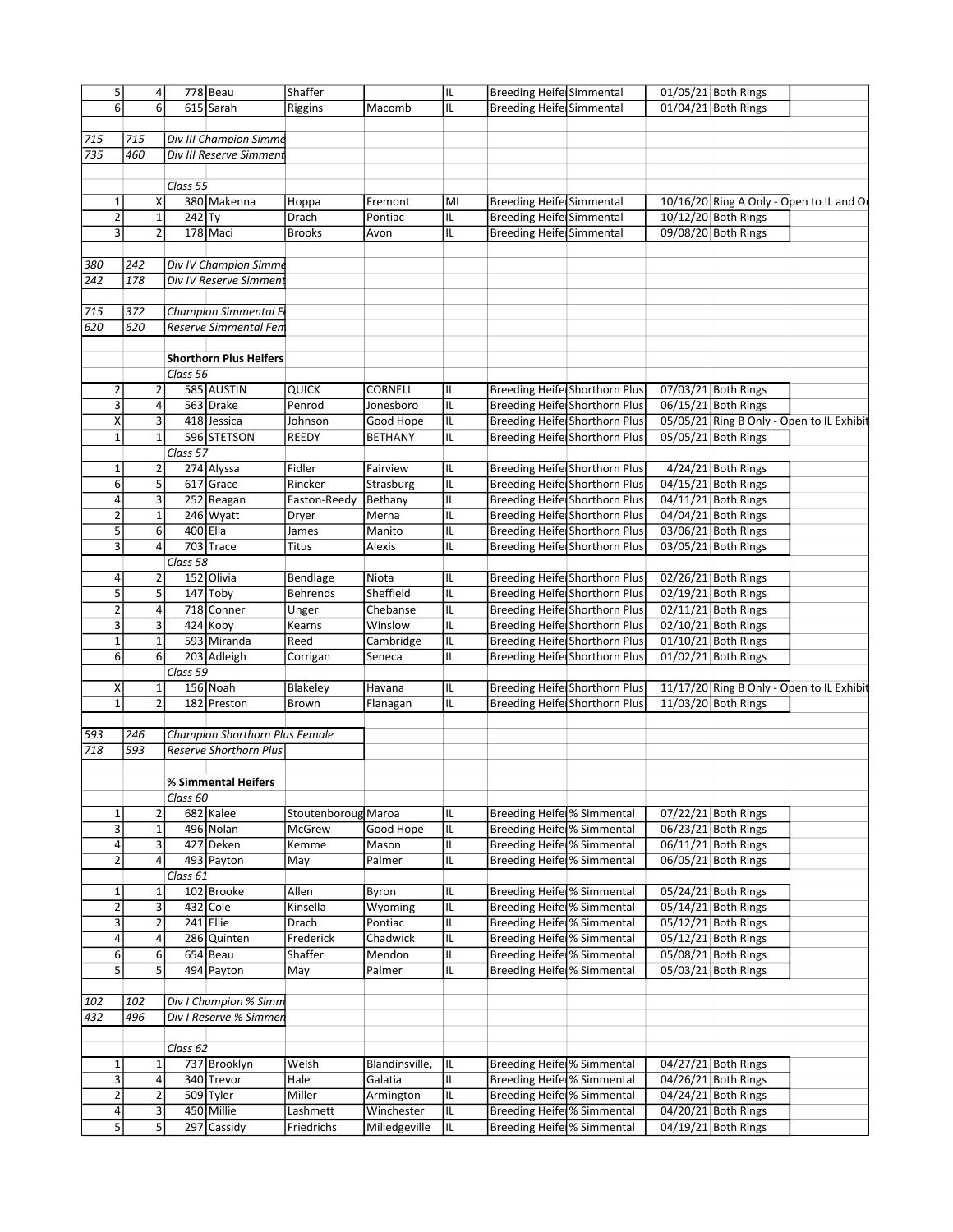|                 |                | Class 63           |                          |                 |                     |    |                                   |                                      |           |                                           |  |
|-----------------|----------------|--------------------|--------------------------|-----------------|---------------------|----|-----------------------------------|--------------------------------------|-----------|-------------------------------------------|--|
| 3               | $\mathbf{1}$   |                    | 145 Maci                 | Beckman         | Jerseyville         | IL | Breeding Heife % Simmental        |                                      |           | 04/10/21 Both Rings                       |  |
| 4               | 4              |                    | 600 Travis               | Rhode           | Carlock             | IL | Breeding Heife % Simmental        |                                      |           | 04/10/21 Both Rings                       |  |
| $6\overline{6}$ | $\sqrt{6}$     |                    | $219$ Jacob              | Davis           | Barry               | IL | <b>Breeding Heife % Simmental</b> |                                      |           | 04/08/21 Both Rings                       |  |
| 7               | 7              |                    | 610 Clayton              | Richey          | Medora              | IL | Breeding Heife % Simmental        |                                      |           | 04/07/21 Both Rings                       |  |
| 5               | $\overline{2}$ |                    | 359 Maddilyn             | Heye            | Havana              | IL | Breeding Anim % Simmental         |                                      |           | 04/05/21 Both Rings                       |  |
| $\mathbf{1}$    | 5              |                    | 134 Addison              | <b>Bartlow</b>  | Monticello          | IL | Breeding Heife % Simmental        |                                      |           | 04/05/21 Both Rings                       |  |
| $\overline{2}$  | 3              |                    | 550 Kaylin               | Nolte           | Lerna               | IL | Breeding Heife % Simmental        |                                      |           | 04/04/21 Both Rings                       |  |
|                 |                | Class 64           |                          |                 |                     |    |                                   |                                      |           |                                           |  |
| 5               | 3              |                    |                          | Tarr            |                     |    | Breeding Heife % Simmental        |                                      |           |                                           |  |
| $\overline{7}$  | $\overline{7}$ |                    | 694 Jasper<br>$611$ Cole |                 | Le Roy              | IL | Breeding Heife % Simmental        |                                      |           | 03/28/21 Both Rings                       |  |
|                 |                |                    |                          | Riemann         | Raymond             | IL |                                   |                                      |           | 03/23/21 Both Rings                       |  |
| $\overline{2}$  | $\overline{2}$ |                    | 454 Amber                | Lee             | Durand              | IL | <b>Breeding Heife % Simmental</b> |                                      |           | 03/21/21 Both Rings                       |  |
| 3               | 6              |                    | 354 Will                 | Heavner         | Pearl               | IL | <b>Breeding Heife % Simmental</b> |                                      |           | 03/18/21 Both Rings                       |  |
| 8               | 8              |                    | 377 Brady                | Holmes          | Joy                 | IL | Breeding Heife % Simmental        |                                      |           | 03/15/21 Both Rings                       |  |
| 6               | 4              |                    | 319 Lauren               | Glick           | LaPrairie           | IL | <b>Breeding Heife % Simmental</b> |                                      |           | 03/14/21 Both Rings                       |  |
| 9               | Χ              |                    | 588 Brayden              | Rapp            | Sublette            | IL | Breeding Heife % Simmental        |                                      |           | 03/14/21 Both Rings                       |  |
| $\mathbf{1}$    | $\mathbf 1$    |                    | 371 Carter               | Hoge            | Good Hope           | IL | Breeding Heife % Simmental        |                                      |           | 03/02/21 Both Rings                       |  |
| 4               | 5 <sup>1</sup> |                    | 510 Tyler                | Miller          | Armington           | IL | <b>Breeding Heife % Simmental</b> |                                      |           | 03/02/21 Both Rings                       |  |
|                 |                |                    |                          |                 |                     |    |                                   |                                      |           |                                           |  |
| 371             | 371            |                    | Div II Champion % Simn   |                 |                     |    |                                   |                                      |           |                                           |  |
| 737             | 145            |                    | Div II Reserve % Simmel  |                 |                     |    |                                   |                                      |           |                                           |  |
|                 |                |                    |                          |                 |                     |    |                                   |                                      |           |                                           |  |
|                 |                |                    |                          |                 |                     |    |                                   |                                      |           |                                           |  |
|                 |                | Class 65           |                          |                 |                     |    |                                   |                                      |           |                                           |  |
| $\mathbf{1}$    | $\mathbf{1}$   |                    | 233 Claire               | Dorsey          | Moro                | IL | Breeding Heife % Simmental        |                                      |           | 02/26/21 Both Rings                       |  |
| 7               | X              |                    | 402 Anna                 | James           | Manito              | IL | Breeding Heife % Simmental        |                                      |           | 2/26/2021 Both Rings                      |  |
| 8               | $\overline{7}$ |                    | $290$ Cole               | Freebairn       | Ottawa              | IL | Breeding Heife % Simmental        |                                      |           | 02/24/21 Both Rings                       |  |
| 6               | 5              |                    | 125 Laney                | Barnard         | Windsor             | IL | Breeding Heife % Simmental        |                                      |           | 2/15/2021 Both Rings                      |  |
| $\overline{2}$  | $\mathbf 2$    |                    | 161 Keegan               | <b>Bohnsack</b> | <b>Taylor Ridge</b> | IL | Breeding Heife % Simmental        |                                      |           | 02/15/21 Both Rings                       |  |
| 3               | $\overline{3}$ |                    | 275 Addison              | Fidler          | Fairview            | IL | Breeding Heife % Simmental        |                                      |           | 02/08/21 Both Rings                       |  |
| 4               | $\overline{4}$ |                    | 734 Abby                 | Weber           | Sherrard            | IL | Breeding Heife % Simmental        |                                      |           | 02/05/21 Both Rings                       |  |
| 5               | $6 \mid$       |                    | 339 Luke                 | Hadden          | Jacksonville        | IL | Breeding Heife % Simmental        |                                      |           | 02/02/21 Both Rings                       |  |
|                 |                | Class 66           |                          |                 |                     |    |                                   |                                      |           |                                           |  |
| $\mathbf{1}$    | $\mathbf{1}$   |                    | 495 Payton               | <b>McGrew</b>   | Good Hope           | IL | Breeding Heife % Simmental        |                                      |           | $01/25/21$ Both Rings                     |  |
| 4               |                |                    |                          |                 |                     |    |                                   |                                      |           |                                           |  |
|                 | $\overline{2}$ |                    | 714 Tyler                | Ulrich          | Lowpoint            | IL | Breeding Heife % Simmental        |                                      |           | 01/24/21 Both Rings                       |  |
| $\overline{2}$  | 3              | $243$ Ty           |                          | Drach           | Pontiac             | IL | Breeding Heife % Simmental        |                                      |           | 01/22/21 Both Rings                       |  |
| $\overline{5}$  | $\overline{5}$ |                    | $289$ Cole               | Freebairn       | Ottawa              | IL | Breeding Heife % Simmental        |                                      |           | $1/20/21$ Both Rings                      |  |
| 3               | 4 <sup>1</sup> |                    | 164 Chloe                | <b>Boitnott</b> | Carlock             | IL | Breeding Heife % Simmental        |                                      |           | $1/19/21$ Both Rings                      |  |
|                 |                | Class 67           |                          |                 |                     |    |                                   |                                      |           |                                           |  |
|                 |                |                    |                          |                 |                     |    |                                   |                                      |           |                                           |  |
| X               | 1              | 761                | Lainey                   | <b>Bartels</b>  | Kilbourne           | IL | Breeding Heife % Simmental        |                                      | 1/15/2021 |                                           |  |
| 4               | 4              | 497                | Dane                     | McKinney        | Neoga               | IL | Breeding Heife % Simmental        |                                      |           | 01/15/21 Both Rings                       |  |
|                 | $1$ $X$        |                    | 760 Wade                 | Spencer         | Logan               | ΙA | Breeding Heife % Simmental        |                                      |           | 1/12/2021 Both Rings                      |  |
| 3               | 2              |                    | 135 Addison              | <b>Bartlow</b>  | Monticello          | IL | <b>Breeding Heife % Simmental</b> |                                      |           | 01/10/21 Both Rings                       |  |
| X               | 5              |                    | 474 Cameron              | Lillie          | Wyanet              | IL | Breeding Heife % Simmental        |                                      |           | 01/07/21 Ring B Only - Open to IL Exhibit |  |
| $\overline{2}$  | $\overline{3}$ |                    | 438 Ellen                | Klein           | Seymour             | ℡  | <b>Breeding Heife % Simmental</b> |                                      |           | 01/04/21 Both Rings                       |  |
|                 |                |                    |                          |                 |                     |    |                                   |                                      |           |                                           |  |
|                 |                |                    |                          |                 |                     |    |                                   |                                      |           |                                           |  |
| 760             | 233            |                    | Div III Champion % Simi  |                 |                     |    |                                   |                                      |           |                                           |  |
| 233             | 161            |                    | Div III Reserve % Simme  |                 |                     |    |                                   |                                      |           |                                           |  |
|                 |                |                    |                          |                 |                     |    |                                   |                                      |           |                                           |  |
|                 |                | Class 68           |                          |                 |                     |    |                                   |                                      |           |                                           |  |
| 2               | 2              |                    | 133 Addison              | <b>Bartlow</b>  | Monticello          | IL | <b>Breeding Heife % Simmental</b> |                                      |           | 11/15/20 Both Rings                       |  |
| $\mathbf 1$     | $\mathbf 1$    |                    | $303$ Kade               | Gensini         | Hennepin            | IL | Breeding Heife % Simmental        |                                      |           | 10/29/20 Both Rings                       |  |
| 3               | 3 <sup>1</sup> |                    | 409 Grace                | Johnson         | Havana              | IL | Breeding Heife % Simmental        |                                      |           | 09/13/20 Both Rings                       |  |
|                 |                |                    |                          |                 |                     |    |                                   |                                      |           |                                           |  |
| 303             | 303            |                    | Div IV Champion % Simi   |                 |                     |    |                                   |                                      |           |                                           |  |
| 133             | 133            |                    | Div IV Reserve % Simme   |                 |                     |    |                                   |                                      |           |                                           |  |
|                 |                |                    |                          |                 |                     |    |                                   |                                      |           |                                           |  |
|                 |                |                    |                          |                 |                     |    |                                   |                                      |           |                                           |  |
| 760             | 233            |                    | mpion % Simmental Fen    |                 |                     |    |                                   |                                      |           |                                           |  |
| 233             | 303            |                    | Reserve % Simmental F    |                 |                     |    |                                   |                                      |           |                                           |  |
|                 |                |                    |                          |                 |                     |    |                                   |                                      |           |                                           |  |
|                 |                | <b>AOB Heifers</b> |                          |                 |                     |    |                                   |                                      |           |                                           |  |
|                 |                | Class 69           |                          |                 |                     |    |                                   |                                      |           |                                           |  |
| $\mathbf{1}$    | $\mathbf{1}$   |                    | 420 Charlee              | Jones           | Gridley             | IL | <b>Breeding Heife Charolais</b>   |                                      |           | 06/29/21 Both Rings                       |  |
| Χ               | 2X             |                    | 636 Lizzie               | Schafer         | Owaneco             | IL |                                   | <b>Breeding Heifel Composite Cha</b> |           | 05/25/21 Both Rings                       |  |
| 2               | $\overline{2}$ |                    | 601 Riley                | Rhodes          | Carlinville         | IL | Breeding Heife Charolais          |                                      |           | 05/12/21 Both Rings                       |  |
|                 |                | Class 70           |                          |                 |                     |    |                                   |                                      |           |                                           |  |
| 5               | X              |                    | 394 Avery                | Hunter          | <b>Burnside</b>     | IL |                                   | <b>Breeding Heifel Composite Cha</b> |           | 04/12/21 Both Rings                       |  |
|                 |                |                    |                          |                 |                     |    |                                   |                                      |           |                                           |  |